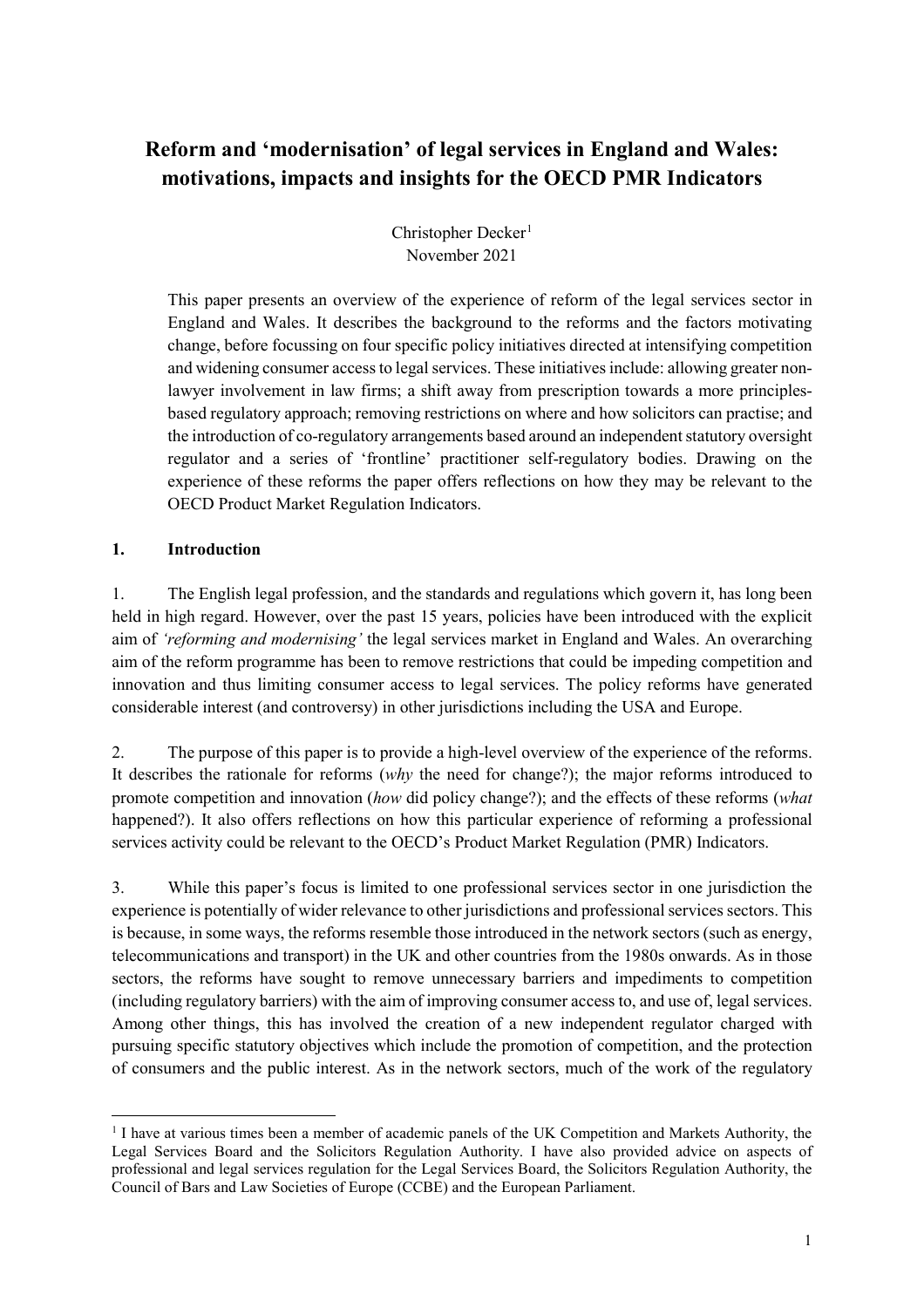bodies (including competition agencies) has been on addressing specific rules and practices that restrict or impede competition or consumer access to legal services. As described below, this has included introducing changes to allow for legal services to be provided more flexibly through a range of business models or structures, and changes that make it easier for consumers to confidently engage in the market.

4. In short, while the context in which the reforms to legal services have been introduced obviously differs from the network sectors (which generally involved moving from monopoly to a competitive structure) the overarching aims, purposes and institutional changes are broadly similar. For this reason, the experience of England and Wales, and the data on the impacts to date could be of interest to other jurisdictions or professional services.

5. The paper comprises 6 sections. Section 2 provides background information on the market and policy context in which the reforms were introduced. Section 3 describes the main drivers motivating policy change, including demand side, supply side and technological factors. Section 4 describes four major areas of reform including the arguments for and against the reforms, while section 5 presents a summary of the available data on the effects of each of these reforms. Section 6 offers reflections on how the particular experience of reforming a professional services activity could be relevant to the OECD's Product Market Regulation (PMR) Indicators

## **2. Market and policy context**

6. To begin it is useful to situate the reforms in the wider market and policy context. This section describes the main characteristics of those who supply and consume legal services. It then provides an overview of the policy context.

## *Legal services providers*

7. The UK has the largest legal services market in Europe. In 2019 it was estimated that the legal sector was worth over £36.8 billion,<sup>[2](#page-1-0)</sup> and contributed around 1.7% to UK GDP. Over the decade 2010 to 2020, the total turnover of legal activities grew by 45%, while net exports of legal services almost doubled from £[3](#page-1-1).4 billion in 2009 to £6.6 billion in 2018.<sup>3</sup>

8. Broadly speaking there are three types of provider of 'legal services' in England and Wales. First, there are entities that are authorised and regulated by an approved regulator under the Legal Services Act 2007 (LSA). Second, there are entities that conduct certain legal activities (such as claims management and immigration activities) that are subject to other specialist forms of regulatory oversight.<sup>[4](#page-1-2)</sup> Finally, there are providers that are not subject to any form of legal services regulation. These suppliers are sometimes referred to as 'unauthorised' or 'unregulated' providers.<sup>[5](#page-1-3)</sup>

9. An important distinction is made in England and Wales between two types of legal activities: reserved and unreserved activities, which has implications for the ability of solicitors and firms to

<span id="page-1-0"></span><sup>&</sup>lt;sup>2</sup> According to the Office of National Statics (2021) barristers turnover was £2.3 billion, solicitors 19.6 billion and patent and copyright agents £14.7.

<span id="page-1-1"></span><sup>3</sup> Legal Services Board (2020b)

<span id="page-1-2"></span><sup>4</sup> These providers are regulated by specific bodies, such as the Office of the Immigration Commissioner (OISC) or the Claims Management Regulator (CMR).

<span id="page-1-3"></span><sup>&</sup>lt;sup>5</sup> They are of course subject to various regulations (such as consumer protection legislation, competition law, data protection etc) which apply to all businesses in the economy.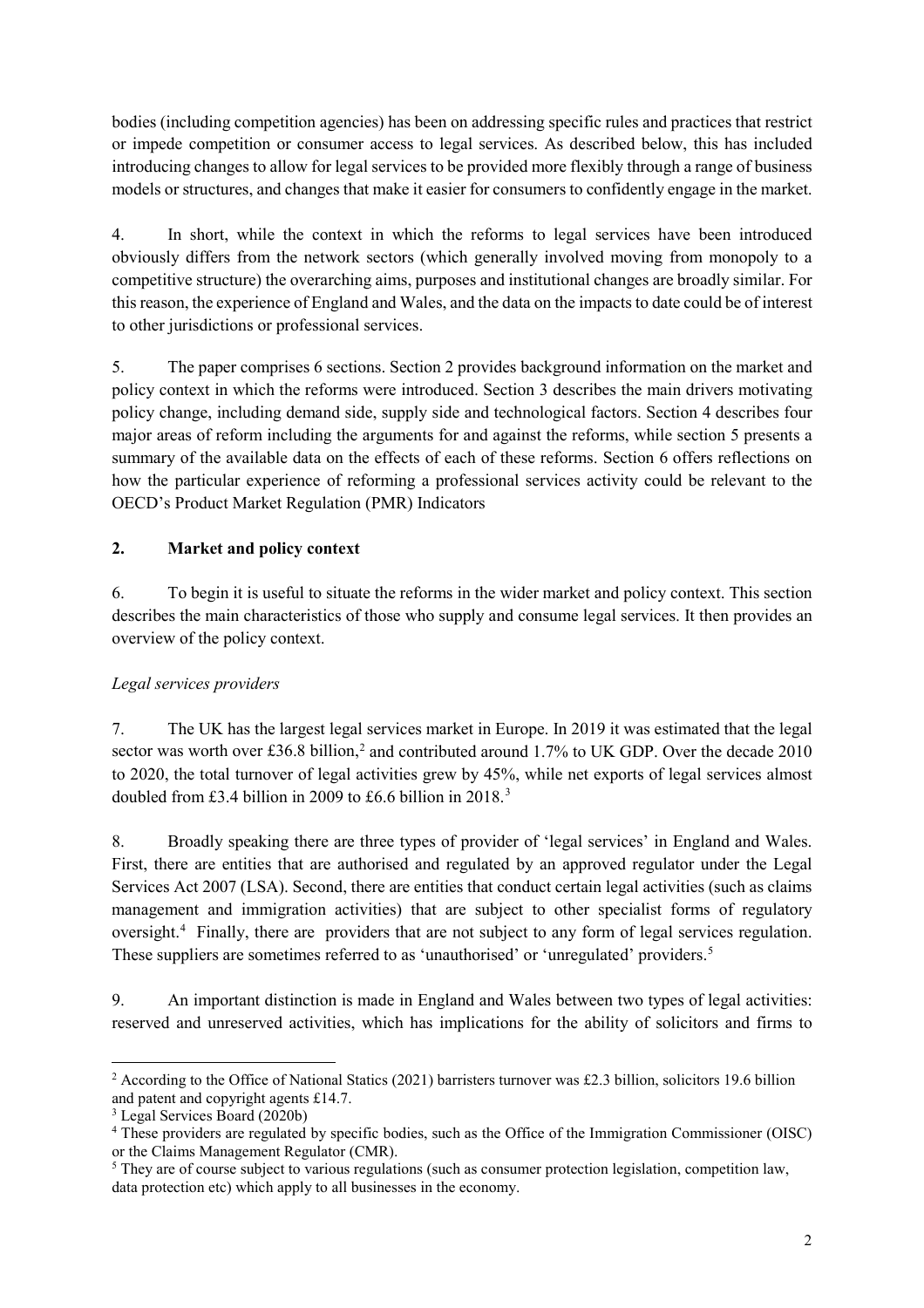practise in different areas. Six specific legal service activities are 'reserved' in statute, [6](#page-2-0) and any activity that is not a 'reserved activity' is deemed to be an unreserved activity.[7](#page-2-1) Critically, only individuals and firms authorised by one of the approved legal regulators can deliver reserved activities to the public, or a section of the public.

#### *Consumers of legal services*

10. The buyers of legal services are heterogeneous and include sophisticated, repeat buyers of legal services (such as large companies and businesses) down to individual consumers who purchase legal services infrequently or may have no prior experience of obtaining legal advice. This also includes consumers who might be classified as 'vulnerable' insofar as they are significantly impaired in their ability to choose or assess the value of legal services being offered because of their particular circumstances.

11. A broad categorisation of the types of consumers of legal services might include: government purchasers, large businesses, small and medium sized enterprises (SMEs), charities, private individuals using their own funds, and individuals who are being funded by legal aid or by other funding mechanisms (e.g. conditional fee arrangements).

12. Appreciating differences in the types of consumers of legal services is critical for assessments of the market, and the need for different types of regulation. This is because, as in other market contexts, consumers with more resources and experience of purchasing legal services are likely to be better able to negotiate services matched to their needs, and better understand any protections available to them in relation to the provision of the services, than consumers who have limited resources and only very infrequently purchase legal services.

#### *Policy context*

13. Historically, as in many countries, the primary institutional mechanism for regulatory oversight of the legal profession has been self-regulating professional organisations. Theory and practice suggest that while there can be a number of benefits associated with this form of regulatory structure (e.g. closer to industry issues, greater participation, lower costs etc.) there are also weaknesses, which can be summarised in broad terms by the notion of the potential for the undue influence (i.e.: capture) of the regulatory process by the industry itself (it serves the professional self-interest rather than the public interest). However, questions about the appropriate role of the state in regulating lawyers take on a special complexion in the context of legal services given that lawyers can be involved in directly challenging state power and the decisions of the administrative agencies of the state. To the extent that legal professionals are either intimidated by the state or prone to conflict of interest then this can diminish the independence of the profession.<sup>[8](#page-2-2)</sup>

14. In the UK, interest in the regulation of the legal profession can arguably be traced back 20 years to a 2001 report published by the then UK competition authority (the Office of Fair Trading) on

<span id="page-2-0"></span> <sup>6</sup> These include: exercising rights of audience (the right to appear before a court); conducting litigation; probate services; reserved instrument activities (conveyancing); acting as a notary; administering oaths.

<span id="page-2-2"></span><span id="page-2-1"></span><sup>&</sup>lt;sup>7</sup> Examples of unreserved activities include: general legal advice; housing advice; employment advice; advice on planning disputes; mediation services; will writing; and advice provided by law centres, citizens advice bureau and university legal services on a range of legal issues (such as housing, commercial, family, employment etc.) <sup>8</sup> There is obvious similarity here with the state's involvement in regulating the media.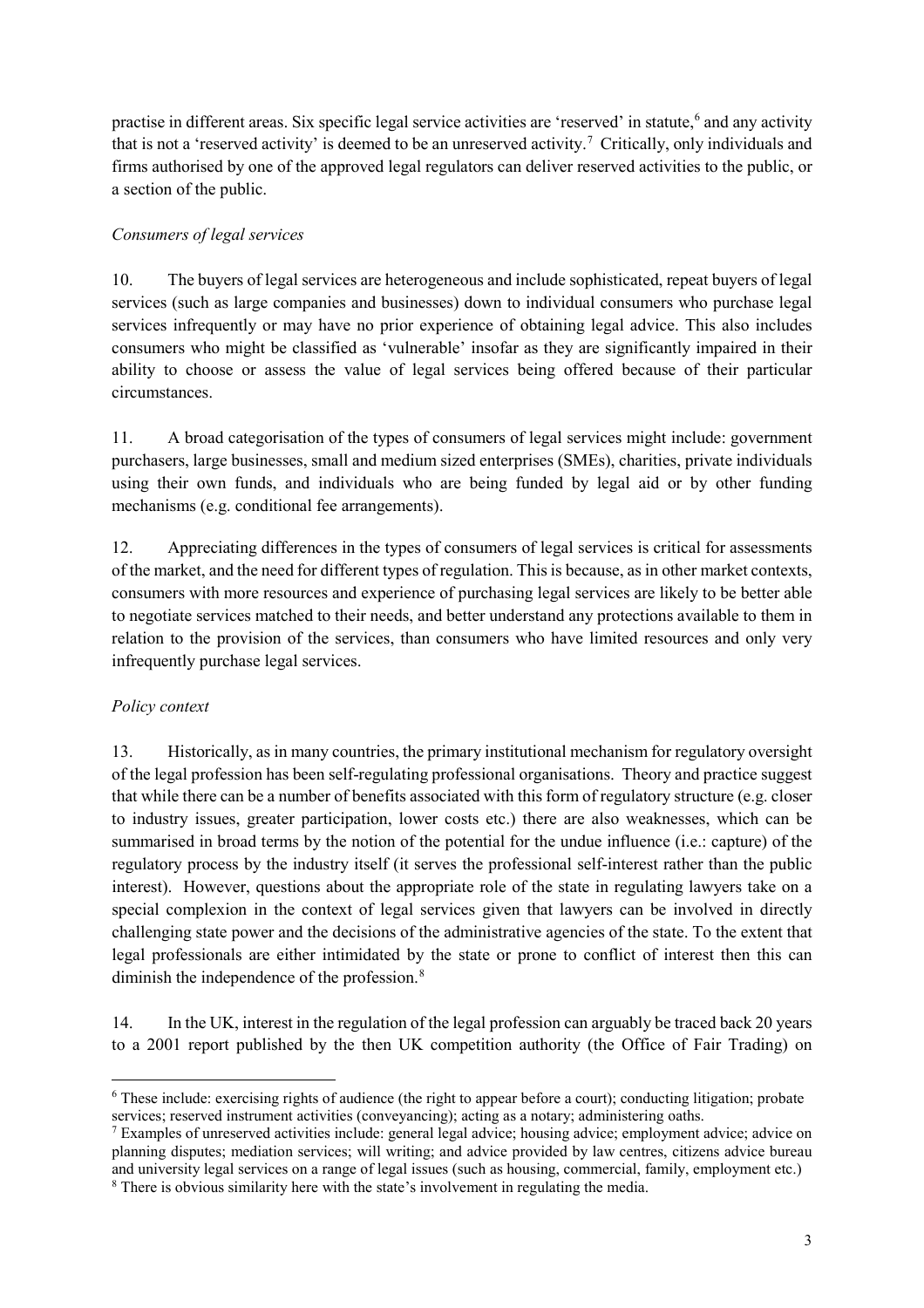*Competition in the Professions*. [9](#page-3-0) Among other things, the report concluded that many of the rules and regulations for the legal profession were (at that time) unduly restrictive, including restrictions on entry, on conduct and on methods of supply, and that these resulted in consumers receiving poor value for money. A subsequent July 2003 report on competition and regulation in the legal services market by the Department for Constitutional Affairs concluded that the existing regulatory framework was '*outdated, inflexible, over-complex and insufficiently accountable or transparent'*. [10](#page-3-1) 

15. A year later, an influential review of the regulatory framework for legal services in England and Wales (known as the Clementi Review) concluded that the '*current system is flawed',* that there were no clear objectives or principles underlying the regulation of the sector, and that the system '*has insufficient regard to the interests of consumers'.*[11](#page-3-2) In addition, the Clementi Review found that despite significant changes in the business *practices* of lawyers, the business *structures* through which legal services were delivered had not changed over a considerable period of time, and that some of the current business structures were restrictive. Following the Clementi Review, the Department of Constitutional Affairs picked up on the theme of consumers, publishing a White Paper titled: '*The Future of Legal Services: Putting Consumers First*', which set out an agenda for reforming the regulation and delivery of legal services.[12](#page-3-3) 

16. This led to the introduction of the Legal Services Act (2007). The key changes introduced by this Act included:

• A requirement that legal service professional bodies split their regulatory activities/functions from their representative activities/functions, and introduce separate governance arrangements. This led to the creation of bodies like the Solicitors Regulation Authority (SRA) and the Bar Standards Board (BSB) as separate regulatory arms of the Law Society and Bar Council respectively. Under this new architecture, primary responsibility for the regulatory functions rests with these so-called 'front-line' professional regulatory bodies (of which there are currently ten).

• The establishment of a co-regulatory structure comprised of both the professional selfregulation (described above) and public regulation. This involved the creation a new statutory regulator (the Legal Services Board (LSB)) whose task is to provide consistent oversight of all of the profession's frontline regulators.

The introduction of eight regulatory objectives that all regulators of legal services must promote. These include: protecting and promoting the public interest; supporting the constitutional principle of the rule of law; improving access to justice; protecting and promoting the interests of consumers; promoting competition in unreserved legal services; encouraging a strong, diverse, legal profession; increasing public understanding of citizens legal rights and duties; and promoting and maintaining adherence to professional principles. These objectives therefore encompass economic and competition aspects; education aspects; rights; industry representation; and access to profession.

<span id="page-3-0"></span><sup>&</sup>lt;sup>9</sup> Office of Fair Trading (2001). See also Office of Fair Trading (1986).

<span id="page-3-2"></span><span id="page-3-1"></span><sup>&</sup>lt;sup>10</sup> See Department of Constitutional Affairs (2003a) and (2003b).<br><sup>11</sup> Clementi (2004).

<span id="page-3-3"></span><sup>&</sup>lt;sup>12</sup> Department of Constitutional Affairs (2005).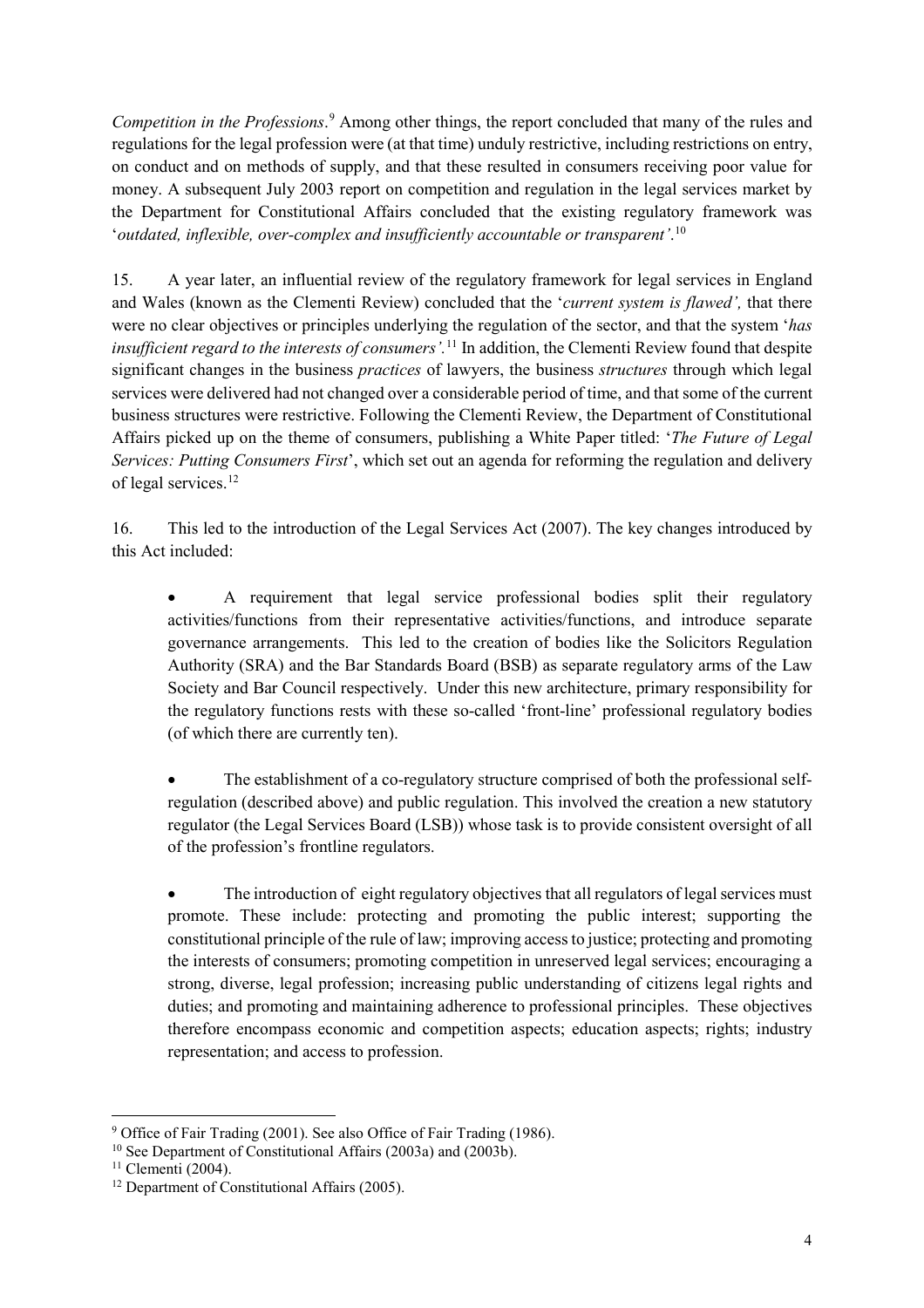• Changes which enabled new legal structures for providers of legal services (known as Alternative Business Structures, (ABS's)), by removing some of the restrictions on non-lawyers investing in and managing law firms. ABS's can now provide reserved and unreserved legal activities with more than 10% of their ownership, management or control held by non-lawyers.

17. Nine years later, in 2016, the UK competition agency (the Competition and Markets Authority, CMA) undertook a Market Study of legal services and concluded that competition in legal services for individual consumers and small businesses was not working well at that time. In particular, it noted that there was not enough information available on price, quality and service to help those who need legal support to choose the best option. Limited consumer understanding of the sector and the lack of transparency made it more difficult for consumers to compare providers thus weakening competition, and leading some consumers to believe they could not afford legal advice. The CMA also found that there was limited innovation in the provision of legal services. To address these concerns the CMA recommended (among other things) that legal service providers be required to display information on price, service, redress and regulatory status to help potential customers.<sup>[13](#page-4-0)</sup>

18. In 2020, the CMA reviewed the extent to which its recommendations in the 2016 Market Study had been taken forward. It found that all of the regulatory bodies have taken steps to introduce minimum requirements for price and service transparency, and this has resulted in a very substantial increase in the availability of such information. However, while the measures have only been in place for a short time, it noted that the evidence suggested that there had been only a limited impact on the intensity of competition between providers and on sector outcomes (e.g.: no significant change in the level of price dispersion, and there was limited evidence of increased 'shopping around'). While they expected this to change over time, they recommended that regulators should ensure greater compliance with the rules; improve the clarity and comparability of information through better promotion of best practice; develop indicators which allow consumers to assess quality; and finally introduce further measures to enable consumers to engage with the price and quality information online (including expanding the role of intermediaries, such as digital comparison tools).

## **3. Motivation for reform**

19. A number of demand-side, supply-side and technological factors motivated the policy reforms introduced over the past two decades. While some of the reforms have been addressed at perceived enduring problem areas, others have been forward looking, focussed on adapting policy to accommodate future developments.

20. On the demand side, four factors in particular have been important in driving the changes introduced over the past 15 years:

• **Unmet demand:** there has been a longstanding perception of substantial unmet demand for legal services (i.e.: where consumers have a legal need but do not seek to purchase legal services). A 2019 survey found that only 55% of people with a legal issue in the past four

<span id="page-4-0"></span><sup>&</sup>lt;sup>13</sup> Other recommendations included that comparison sites and other intermediaries be developed to allow customers to compare providers in one place by making data already collected by regulators available, and that the Ministry of Justice looks at whether to extend protection from existing redress schemes to customers using 'unauthorised' providers, and also undertake a review of the regulatory arrangements.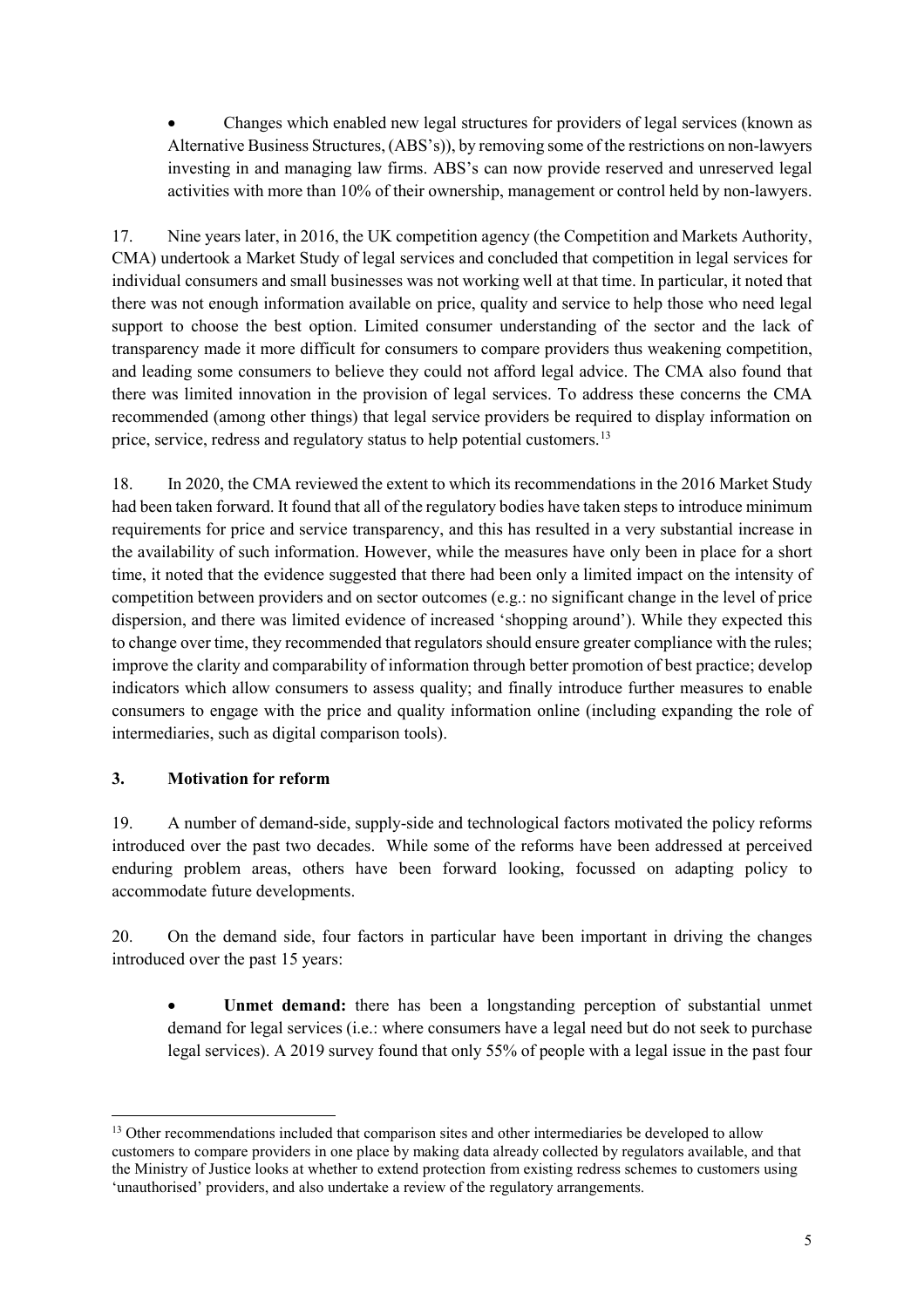years had received professional help.<sup>[14](#page-5-0)</sup> In 2020, it was estimated that 3.6 million people had an unmet legal need involving a dispute, and half of the small businesses experiencing a legal issue handled it alone. BAME communities, people with disabilities, younger people, and those on lower incomes and with a low level of education frequently appear to be worse off.<sup>[15](#page-5-1)</sup>

• **Affordability and access to justice:** Although there are various reasons why an individual or businesses may not choose to access legal services, a perception that professional legal services are unaffordable is a critical contributing factor. A 2015 survey found that 63% of those surveyed did not believe that professional legal advice was affordable for 'ordinary people', [16](#page-5-2) while another study found that only 13% of small business regarded lawyers as cost effective. [17](#page-5-3) This concern has obvious implications for access to justice.

• **Consumer satisfaction:** There have at times been concerns about the extent to which legal service providers take account of consumer needs/preferences, and about the service standards offered by some legal service providers.<sup>[18](#page-5-4)</sup> Among the main areas where complaints are received are in relation to poor communication and a lack of clarity around pricing. Research suggests that lawyer perceptions of the quality of service are often higher than that of consumers.[19](#page-5-5)

• **Low levels of consumer understanding and engagement:** there have been concerns that consumers are confused in understanding the different offers made to them (in terms of price/quality) and insufficiently engaged and active in seeking out legal service providers. A 2019 survey found that only 21% people shopped around for a legal adviser, and only 33% compared prices.[20](#page-5-6) This may reflect difficulties consumers face in differentiating among providers, particularly in terms of quality.[21](#page-5-7) Active methods for increasing consumer engagement – such as the use of comparison websites – have traditionally been used relatively infrequently.

21. Supply side factors motivating the reforms include longstanding concerns about the structures in which legal services are provided, but also a perceived need to adapt to changes in how legal services are delivered or provided to consumers. Among these factors:

• **Unduly restrictive rules and practices:** various reviews of legal services over the past two decades have identified rules and practices that were unduly restrictive, including

<span id="page-5-0"></span> $14$  YouGov (2019).

<span id="page-5-1"></span><sup>15</sup> Legal Services Board (2020a)

<span id="page-5-2"></span><sup>&</sup>lt;sup>16</sup> Hodge, Jones and Allen (2015). YouGov (2015) found that 21% of adults arranged their own divorce because they could not afford a solicitor. The Law Society (2016) recognised that there is a large group of potential clients that cannot afford to pay for legal services. 17 Blackburn, Kitching and Sari (2015).

<span id="page-5-4"></span><span id="page-5-3"></span><sup>&</sup>lt;sup>18</sup> Competition and Markets Authority (2016).

<span id="page-5-5"></span><sup>&</sup>lt;sup>19</sup> Solicitors Regulation Authority (2016).

<span id="page-5-6"></span><sup>&</sup>lt;sup>20</sup> YouGov (2019).

<span id="page-5-7"></span><sup>&</sup>lt;sup>21</sup> YouGov (2015) found that that 60% of consumers agreed/strongly agreed that they are unable to differentiate one high street law firm or solicitor from another. Similarly, the Law Society (2016) observed that there '*remains a great deal of uncertainty amongst consumers about different types of lawyer and legal businesses. It is currently very difficult, even for knowledgeable consumers, to work out which provider is the most appropriate for their particular issue; and on the Internet, most firms look the same'.*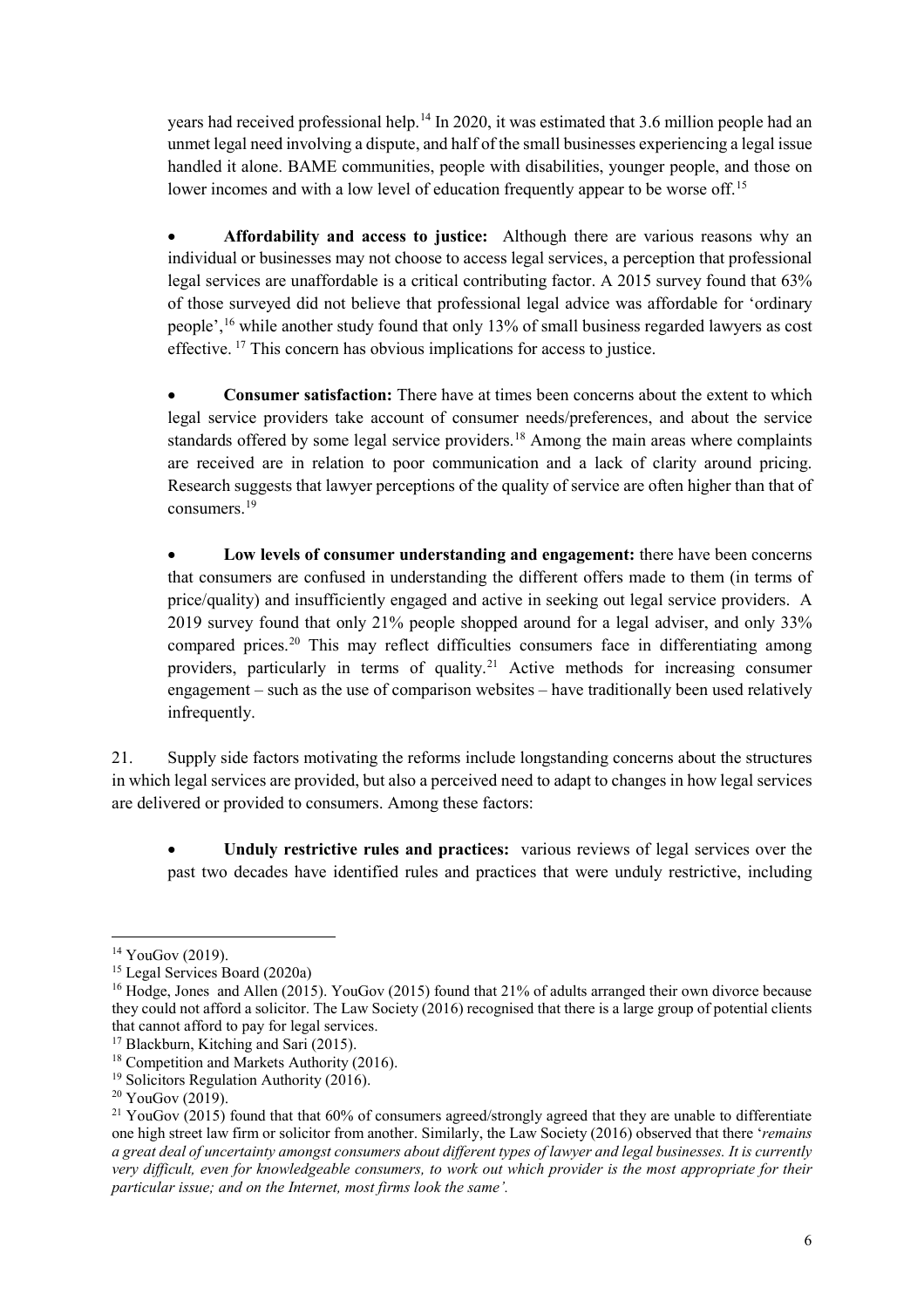restrictions on entry, on conduct and on methods of supply. We consider some of these rules in more detail in section 3 below.

• **Lack of diversity of profession:** longstanding concerns about a lack of diversity in the legal profession, and an under-representation of certain sectors of society are seen to have potential implications in terms of perceptions of accessibility and the provision of legal services to more marginalised or diverse consumers.

• **Transparency and charging arrangements:** while there has been some innovation in how providers charge for legal services, including a move to fixed fee arrangements for some services,<sup>[22](#page-6-0)</sup> there remain concerns about a lack of transparency in the market, making it difficult for consumers to compare providers.<sup>[23](#page-6-1)</sup>

• **Growth of in-house lawyers:** there has been steady growth in the number of solicitors providing advice to a single client – i.e. in-house lawyers – with some estimates suggesting that around one in five solicitors operate in-house.<sup>24</sup>

Unbundling and outsourcing: some legal services are being unbundled which involves consumers and legal providers sharing the tasks associated with a legal activity between them.<sup>[25](#page-6-3)</sup> There has also been an expansion of the outsourcing of legal activities – such as high volume, repetitive and low risk tasks often undertaken by junior staff in traditional law firms – to third parties.

• **Greater use of paralegals and contract lawyers:** there has been a growing use of paralegals as an alternative to fully qualified solicitors. Some estimates suggest that paralegals can make up around  $44\%$  of all fee earners in some solicitors' firms.<sup>26</sup> There is also an increasing use of contract lawyers, who are employed by law firms or other organisations for a specific period of time or task. $27$ 

• **Online legal advice:** there has been growth in online legal advice services, particularly for will-writing and divorce advice, but also in other areas of law. In part, this reflects the fact that consumers are increasingly interested in the lower cost and increased convenience of services provided online.

• **Growth in self-representation and 'D.I.Y law'**: some consumers are using increased access to information online to 'self-supply' and seek to address and resolve legal problems

<span id="page-6-0"></span><sup>&</sup>lt;sup>22</sup> Fixed fee charging arrangements are particularly prevalent in the area of consumer law, including will writing, conveyancing, power of attorney, immigration and family law services. In contrast, charging arrangements based on hourly rates, are most common in the areas of probate and employment law.

<span id="page-6-1"></span><sup>&</sup>lt;sup>23</sup> Competition and Markets Authority (2016) and (2020).

<span id="page-6-2"></span><sup>&</sup>lt;sup>24</sup> Solicitors Regulation Authority (2016). The Law Society (2016) suggested it was around one-quarter.

<span id="page-6-3"></span><sup>&</sup>lt;sup>25</sup> Typically a consumer might choose to purchase legal advice at key stages, and combine this with work they do themselves (e.g.: employment, probate and immigration matters).<br><sup>26</sup> Law Careers (2015).

<span id="page-6-5"></span><span id="page-6-4"></span><sup>&</sup>lt;sup>27</sup> Allen & Overy (2014) suggested that at that time up to 70% of UK corporate consumers of legal services had used contract lawyers in the previous two years.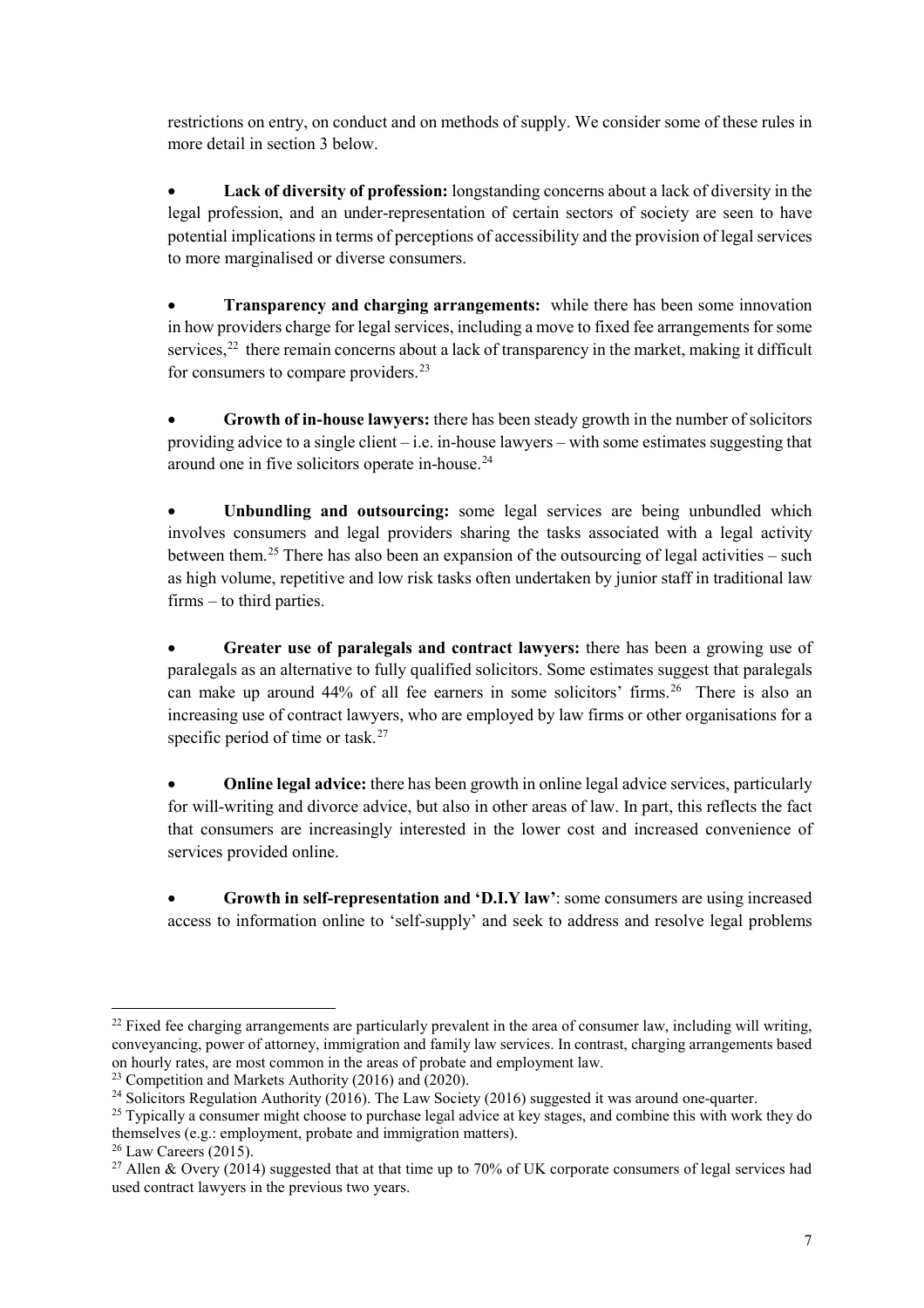themselves. A 2016 survey found that there was a 30% increase in family court cases where neither side had legal representation. [28](#page-7-0)

• **Growth in 'unregulated' providers of some 'legal services'**: there has been a rise in the delivery of unreserved legal activities to the public by providers who are not regulated by any of the legal services regulators.<sup>[29](#page-7-1)</sup> Technology companies are also using a combination of online automated services and paralegals (with, in some cases, arrangements to call on solicitors working in regulated entities on specific issues) to provide services.

22. Finally, the reforms have been motivated by a need to adapt and respond to the rapid innovation and the technological change occurring in the legal services markets. These changes are seen to create both opportunities and challenges for consumers and the legal profession and for the sector more widely. Among the most important changes:

• **Introduction of new, innovative legal service technologies**: technological changes are allowing some legal services providers to innovate in ways that extend their service range, improve quality and the increase the timeliness of advice. Most notably this can be seen in the area of automated legal services/lawtech and some foresee potentially significant disruptive effects if the developments in Artificial Intelligence, such as IBM's cognitive computer ROSS, are further refined and become widespread in application.

• **Changes in how services are provided:** technological change is widely considered to be having a significant impact on how legal activities are conducted, and how services are delivered to consumers. Many legal businesses are introducing technologies to improve their processes and to grow their businesses, and it is expected that some legal providers will continue to invest in information technology.[30](#page-7-2)

• **Entry by new types of providers:** there has been new entry by technology-based providers to provide tech-enabled legal services to consumers. This includes providers of services to individuals and the emergence of legal 'exchanges' that can allow for online auctions of legal tasks.

• **Impacts on consumer behaviour:** technological change is also having major impacts on consumer behaviour. As noted above, there has been a steady rise in the growth of online legal services and consumers are increasingly using the Internet to research different options for legal advice, and to research information on specific legal problems.

<span id="page-7-0"></span> <sup>28</sup> House of Commons (2016).

<span id="page-7-1"></span><sup>&</sup>lt;sup>29</sup> These providers include: large professional services firms giving advice on employment matters; accounting firms providing advice on taxation or business structuring; small, single employee firms providing advice on different areas of compliance such as Health and Safety; and niche providers such as will-writing services.

<span id="page-7-2"></span><sup>&</sup>lt;sup>30</sup> The Law Society (2016) noted that among the ways in which changes in technology are impacting on legal services include: increasing use of software programmes to read contracts and other legal documents; improvements in the efficiency with which providers deliver procedural and commodity work; and new assistance to consumers with decision-making and purchasing behaviours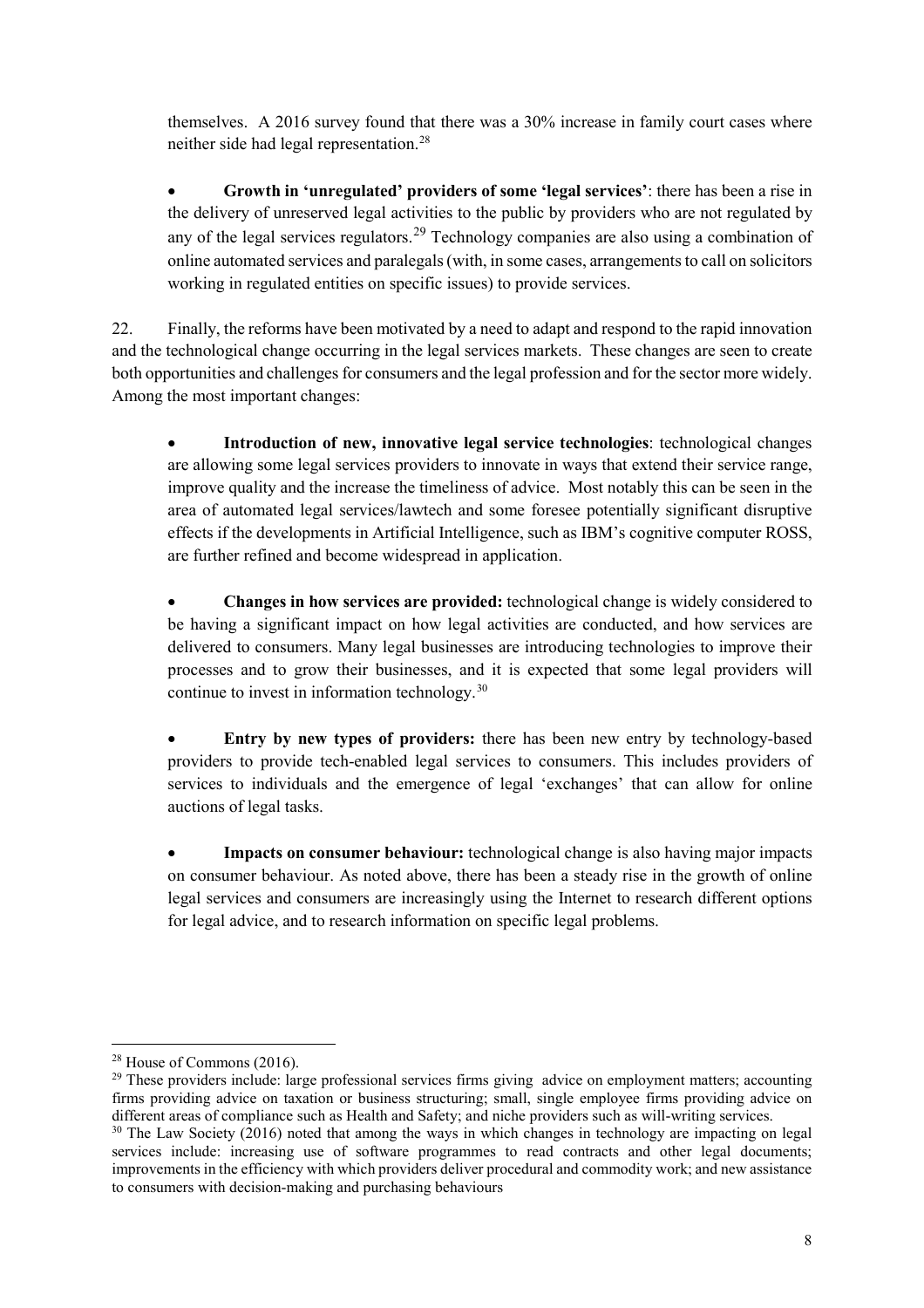#### **4. Four important areas of reform**

23. Against this background, this section presents an overview of four important policy reforms introduced over the past 15 years. The reforms include: allowing for non-lawyer involvement in legal service businesses; a shift in regulatory strategy towards a principles-based approach; and reforms which allow greater flexibility in how solicitors provide legal services to the public. I also discuss the reforms to the regulatory architecture introduced as part of the Legal Services Act (2007).

## *Allowing for non-lawyer involvement in law businesses*

24. As described above, a long-standing concern has been that the traditional business structures through which legal services were delivered were unduly restrictive, and thus impeded competition and innovation. To address this, the Legal Services Act (2007) provided for the authorization of Alternative Business Structures (ABS's)<sup>[31](#page-8-0)</sup> which are legal businesses owned or managed by non-lawyers.

25. Perhaps not surprisingly, the introduction of an authorization regime for ABS was controversial. Those supporting the introduction of ABS's referred to the potentially adverse impacts that the restrictions on non-lawyer involvement were having on entry, competition and innovation in the supply of legal services. It was also argued that such restrictions increased transaction costs by not allowing law firms to diversify risk across a range of activities, and by not allowing firms to exchange information/knowledge regarding a specific client internally. Finally, it was argued that, by not allowing firms to access external sources of capital and financing, this decreased their ability to innovate and invest above levels that could be achieved through funding by internal sources of capital.

26. However, those who objected to the new regime pointed out that the restrictions on business structures were justified on the basis that they ensured the accountability and independence of the legal profession, and that this maintained consumer confidence in the law. Specifically, it was argued by some that allowing multi-disciplinary partnerships could lead to conflicts of interest arising, and that under the existing arrangements, quality was enhanced by the fact that all of the partners of legal service firms were personally liable should their advice, or the advice provided by their partner colleagues, be found to be negligent. More generally, an argument was made that by allowing for non-lawyer involvement, particularly external capital, there were risks that the 'culture' of law firms and the legal profession may be undermined. Finally, a concern was expressed by some that the changes may have adverse reputational impacts for the profession through the development of so-called 'Tesco law', as a result of the entry by large supermarket and other non-traditional firms, into the provision of legal services.

#### *A shift in regulatory strategy towards principles and outcomes*

27. An important change has been a shift in regulatory strategy from a highly-prescriptive 'rulesbased' approach to a more 'principles-based' outcomes focussed approach. The new regulatory strategy sought to move away from a 'tick-box' mentality to one where solicitors and firms where required to

<span id="page-8-0"></span> <sup>31</sup> The Law Society defines an Alternative Business Structure as *"a regulated organisation which provides legal services and has some form of non-lawyer involvement. This involvement can either be at the management level (eg as a partner, director or member); or as an owner (eg an investor or shareholder)*."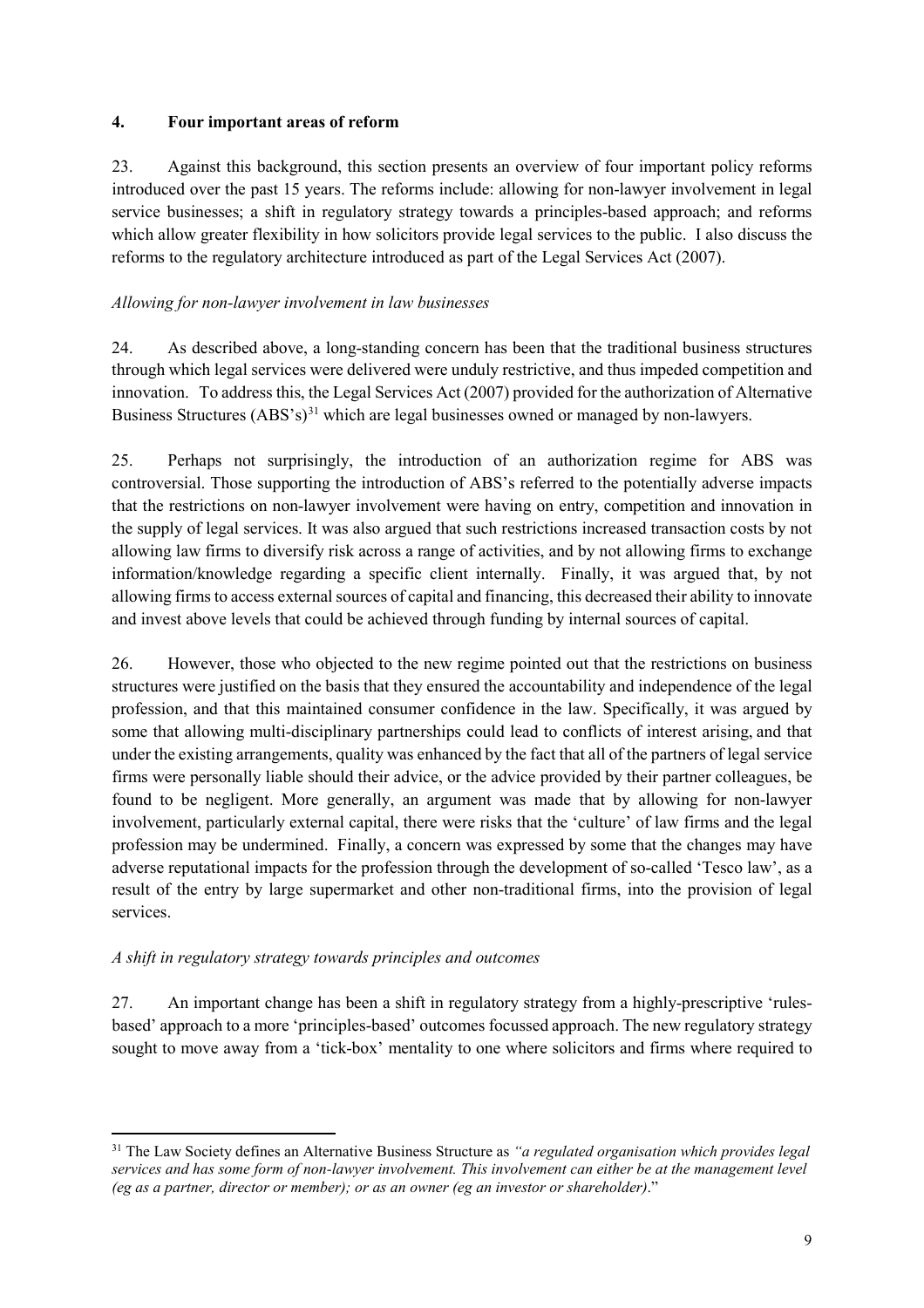determine, and implement, the right systems and controls to achieve the desired Outcomes having regard to the nature of their practice, the type of clients they serve and type of work undertaken.<sup>[32](#page-9-0)</sup>

28. A new Solicitors Handbook introduced in 2011 was based around ten mandatory Principles (which underpin all regulatory requirements) and a new Code of Conduct built around 'Outcomes Focused Regulation'. Specifically, the Outcomes showed how each of the Principles must be achieved by solicitors in their specific context. The Code provided examples of the kind of behaviour that may establish whether the Outcomes have been achieved and the principles complied with (known as nonmandatory 'indicative behaviours' (IBs)). The shift in approach was accompanied by a corresponding change in supervision and enforcement.<sup>[33](#page-9-1)</sup>

29. Further reforms introduced in 2019 further simplified and restructured the Handbook including the removal of redundant requirements, and the refinement of the outcomes-focussed regulatory strategy. The 2019 reforms reduced the number of principles and introduced separate Codes of Conduct for individuals and for firms. Separating the codes for individuals and firms was expected to ensure a clear distinction between what is expected of an individual and what is expected of a firm. The codes focused on core professional standards and behaviours that apply to all solicitors wherever they work and should be met in all circumstances.

30. Those who favoured the shift in regulatory approach argued that it would make regulatory requirements less complex, more proportionate and accessible. This was expected to: reduce the costs of compliance for those regulated; enhance consumer and public understanding of regulatory protections in ways that build confidence in providers and is market expanding; and allow regulation to keep in step with some of the wider market changes (and therefore not inadvertently impede innovation). It was also seen to complement other proposed policy changes, particularly the changes associated with ABS's and the ability for individual solicitors to practise more flexibly (see below).

31. Those who opposed the change argued that the shift to a less prescriptive approach could potentially create material gaps in coverage and thus ultimately adversely impact on consumers. Specifically, there was a concern that increasing the generality of principles and standards raised the risk of increasing uncertainty among solicitors as to what actions will constitute regulatory compliance, and that such uncertainty could result in over- or under-compliance.<sup>[34](#page-9-2)</sup>

## *Greater flexibility in how solicitors provide legal services to the public*

32. A major reform introduced in 2019 focussed on providing solicitors with more flexibility in how they work with the aim of making it easier for people to access legal services. The reforms allow solicitors to provide unreserved services to the public or a section of the public by practising in an

<span id="page-9-0"></span><sup>&</sup>lt;sup>32</sup> Thus, while firms were formerly subject to detailed rules on what information they must give to clients, the relevant information obligation is now largely based on the needs of the relevant client and type of work involved. This may require a solicitor to exercise a degree of judgment about the specific needs of an individual client (e.g. a client that may be vulnerable). Similarly, while formerly detailed rules governed conflicts of interest in specific areas of work, firms must now have systems and controls in place to identify and deal with conflicts in all areas of work

<span id="page-9-2"></span><span id="page-9-1"></span><sup>&</sup>lt;sup>33</sup> Firms are required to notify the regulator of any regulatory failures, and are required to appoint compliance offices for legal practice (COLPs) and compliance officers for finance and administration officers (COFAs). <sup>34</sup> However, as a general observation, it might be expected that solicitors and regulated legal service entities should be better equipped than other professions and areas of regulation when it comes to dealing with vagueness or uncertainty in legal provisions or regulations.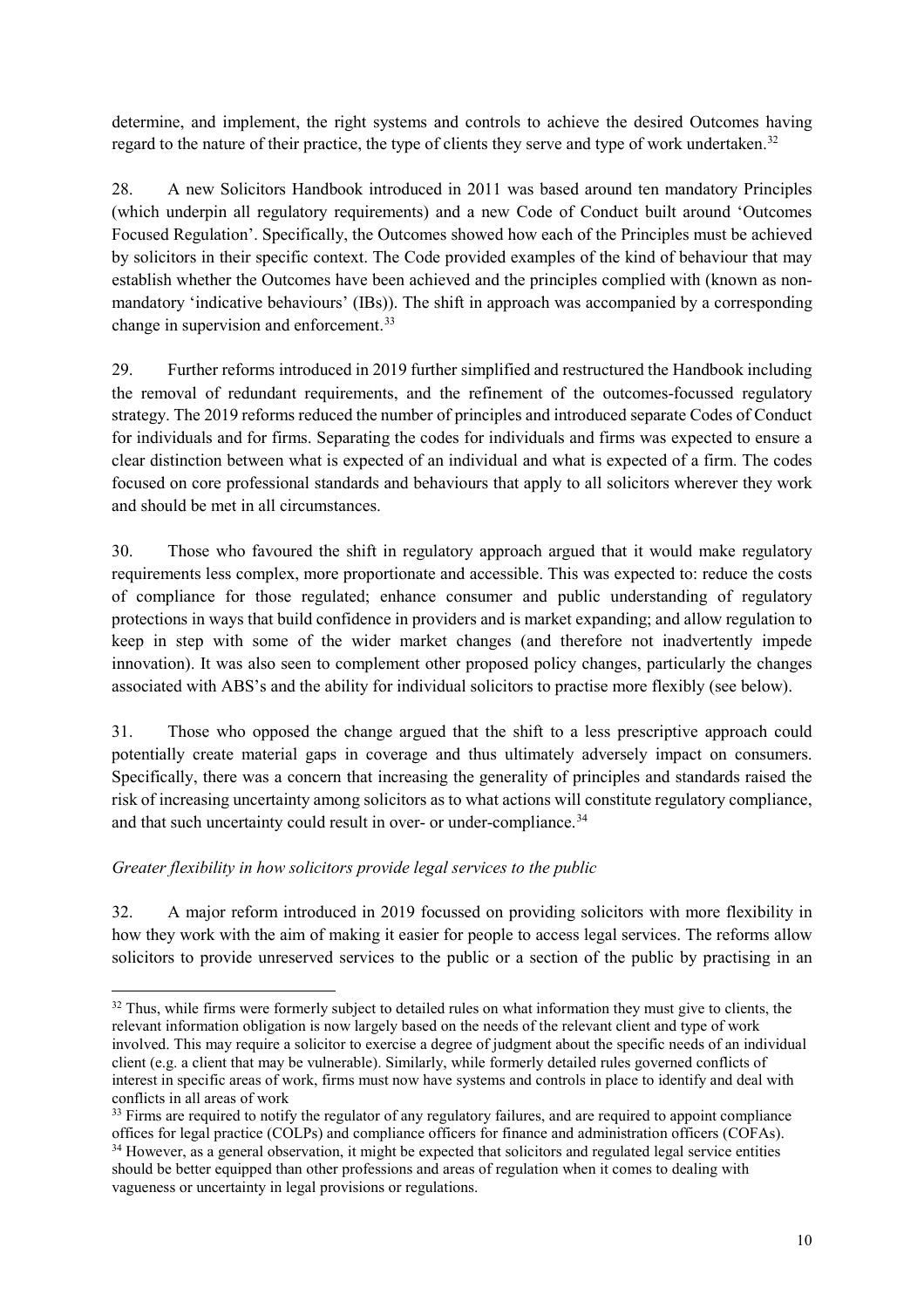'unauthorised' entity (i.e.: an entity not authorised or regulated under the Legal Services Act). In addition, individual self-employed solicitors (freelancers) are now able to provide reserved legal services without being authorised as an entity.<sup>[35](#page-10-0)</sup>

33. The rationale for these reforms was to address concerns that the previous rules on where and how solicitors could practise were restricting choice for consumers as well as opportunities for solicitors to choose to work for a range of different providers. By removing these requirements, the aim was to allow solicitors and firms greater flexibility to deliver unreserved activities through a range of different business structures and alternative legal services providers. This was expected to allow solicitors to deliver unreserved activities in ways which are most responsive to customer needs and consistent with their business strategy.

34. These changes were also highly controversial. Those in favour of the reforms argued that allowing solicitors to capitalise on their specific qualifications, skills and expertise in different types of providers could increase competition and provide consumers (including vulnerable consumers) with more choice. It was also argued that the changes could facilitate innovation and new methods of service delivery, which could be market-expanding and potentially address some of the issues associated with unmet demand for legal services. The expansion of choice options for solicitors could also potentially lead to an even more diverse legal market. Finally, removing the restrictions on where solicitors could practise might address the risk that it unnecessarily reduced the availability of lower cost options for consumers (such as charities or specialist legal centres).

35. Those opposing the reforms focused on three issues. First, that certain consumer protections will not be available where services are provided by freelance solicitors or when using a solicitor that works in an unauthorised entity. Second, that consumers may fail to understand relevant distinctions between different types of providers, and therefore not appreciate the differences in consumer protections that apply to them in choosing a provider.<sup>[36](#page-10-1)</sup> Finally, that the reforms risked eroding the trust in the whole legal services market and the title 'solicitor', and might create incentives for some regulated firms to set up separate unauthorised entities.

## *A new regulatory architecture and a new independent oversight regulator*

36. A major conclusion of the 2004 Clementi Review was that the existing regulatory model for legal services, at that time, was flawed and a 'maze'. To address these problems, Clementi proposed an overhaul of the regulatory framework for legal services. Firstly, he proposed that specific statutory objectives be set for the regulation of legal services.<sup>[37](#page-10-2)</sup> Secondly, to address the problems associated with the 'regulatory maze', he set out, and assessed, a number of different 'models' for regulation, known as Models A, B and B+. The different models are instructive as they highlight different possible architectures for legal services regulation. The characteristics of each model were as follows:

<span id="page-10-0"></span><sup>&</sup>lt;sup>35</sup> This is subject to certain conditions being met.

<span id="page-10-1"></span><sup>&</sup>lt;sup>36</sup> To address the risks solicitors working in unregulated organisations are required to inform clients before engagement of their insurance and Compensation Fund status. In addition, solicitors working in un regulated organisations remain subject to conduct rules under the Code of Conduct for Solicitors.

<span id="page-10-2"></span> $37$  In defining these regulatory objectives, Clementi (2004) drew a parallel with the approach that had been adopted by the then financial services regulator, the Financial Services Authority.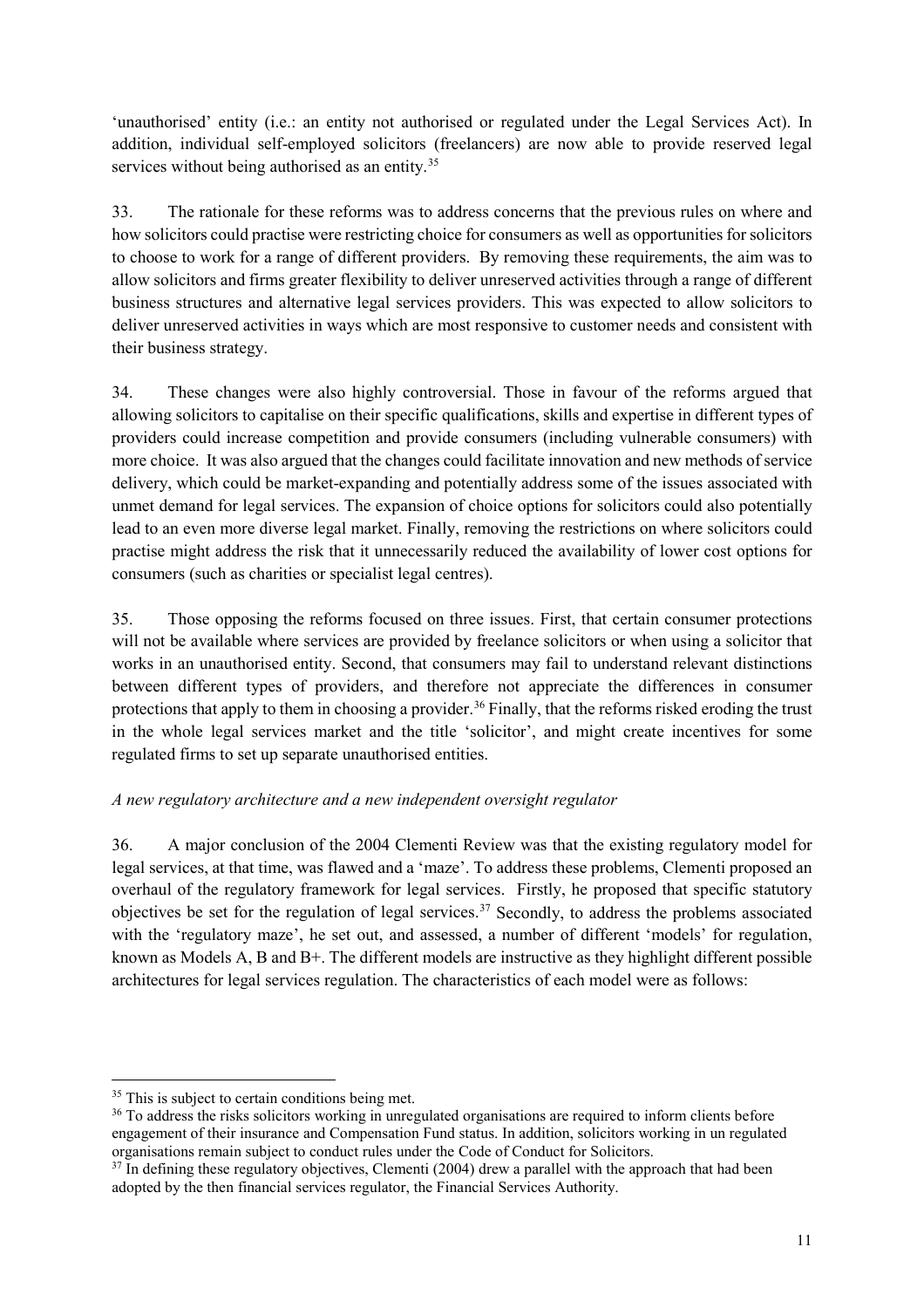**Model A** involved removing all regulatory functions from the front-line practitioner bodies and transferring them to a new statutory regulator, which would interface directly with the providers of legal services (e.g.: similar to the model in the network sectors).

• **Model B** involved splitting the responsibility for the regulatory functions between the front-line practitioner bodies, and also creating a new statutory regulator, which would be responsible for ensuring the consistent oversight of all of the front-line practitioner bodies.

• **Model B+** also involved the splitting of regulatory functions, but specifically required the professional bodies to split their regulatory arm from their representative/advocacy arms, with separate governance arrangements. This model therefore involved the creation of new front-line regulatory bodies at practitioner level for different areas (barristers, solicitors etc.), all of which would be subject to oversight by a new statutory regulator.

37. After receiving submissions on the advantages and disadvantages of the different Models, Clementi recommended the adoption of Model B+ and the establishment of a co-regulatory arrangement between public and self-regulation involving the creation of a new statutory oversight regulator and a number of 'independent' frontline regulators at the practitioner level. In recommending this model, particular emphasis was placed on the need to build on the strengths of the current regulatory system rather than starting from scratch.<sup>[38](#page-11-0)</sup>

38. The UK government adopted this recommendation (Model B+) in the Legal Services Act (2007). A new statutory regulatory body was created under the Act – the Legal Services Board (LSB) – which was given eight statutory objectives to fulfil, and was also tasked with the supervision and oversight of the work of the frontline regulators (or 'Approved Regulators') which are directly responsible for regulating the lawyers who operate in England and Wales.

## **5. The effects of the reforms**

39. So what have the effects of these reforms been? To address this question, this section presents an overview of various studies and reviews that have looked at the impact of the reforms. This discussion is particularly relevant to understanding which reforms have been effective in promoting competition in these markets and in widening access to legal services.

#### *Allowing for non-lawyer involvement in law businesses*

40. As set out above, the introduction of Alternative Business Structures (ABS) was premised on an expectation that it could facilitate entry by new and diverse participants, potentially enhance

<span id="page-11-0"></span> <sup>38</sup> Specifically, it was noted that: *"In judging the strength of the arguments between different models, it is clear that a B+ model would build on the current system to a greater extent than Model A. It is true that, if one started from scratch, with no history of professional bodies with strong roots, one might conclude that Model A should be preferred for its clarity and flexibility. But even those who are critical of what they see as the selfserving nature of the current professionally based arrangements would recognise strengths. The current system has produced a strong and independently minded profession, operating in most cases to high standards, able to compete successfully internationally. These strengths would suggest that the failings of the system, identified in the Scoping Study and covered in this Review, should be tackled by reform starting from where we are, rather than from scratch."*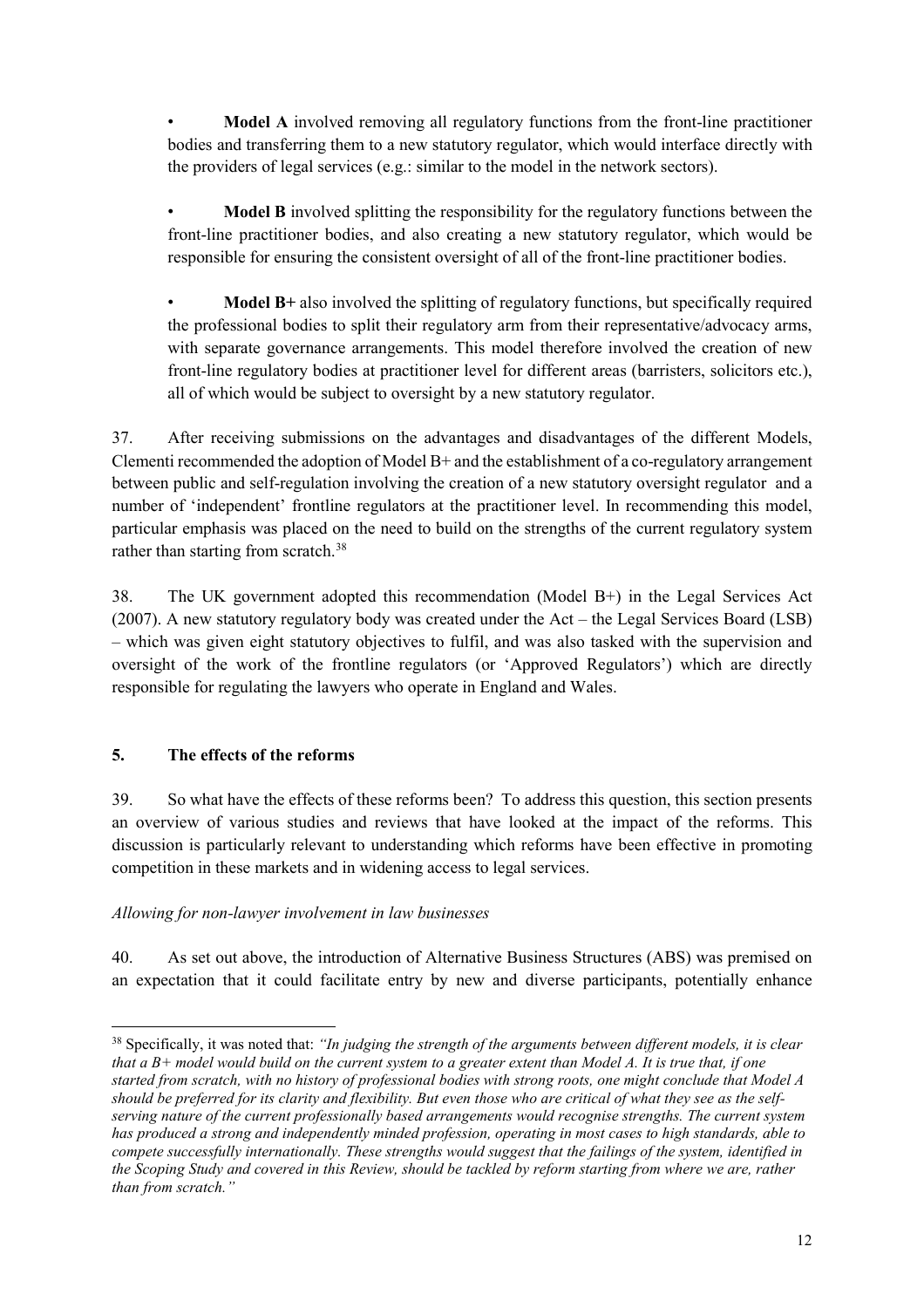competition and innovation in the supply of legal services, and allow firms to access external capital increasing their ability to innovate and invest above levels that could otherwise be achieved. Have such expectations been met?

41. In terms of entry, although the number of providers registering as ABSs was initially relatively small, it has grown significantly in the past few years.<sup>[39](#page-12-0)</sup> It is estimated that there are now over 1,400 ABS licences issued, accounting for around 1 in 10 entities. The population of ABSs encompasses a range of types of organisations, from small family-owned firms to very large corporate groups and major retail brands to charities, insurers and universities. The diversity in the types of organisations that are registered as ABSs is an indication of the fact that a range of different business strategies and models are being applied. All of the Big 4 accounting firms have been authorised as ABSs, and there is some suggestion that this has had a positive impact on competition.<sup>40</sup> More generally, a 2019 survey found that some ABS's are proving to be a significant threat to traditional law firms, with 22% of traditional law firms say ABS's are a competitive threat.<sup>[41](#page-12-2)</sup>

42. Not-for-profit organisations have also become ABSs including local authorities, charities and universities. According to the Legal Services Board: local governments are using ABSs to share costs and to generate additional sources of revenue from their legal services; universities are using ABSs as a vehicle to provide law students with work experience; while charities have been established as ABSs to facilitate legal services to people who cannot afford to pay for a solicitor but are not eligible for legal aid.[42](#page-12-3) All of these entrants have important potential implications for accessibility and provision of services to consumers that might be otherwise difficult to reach.

43. Allowing ABS's was also expected to allow for greater levels of internal and external investment in law firms. One 2017 survey found that over 50% of ABSs had invested in their business, but that external investment was relatively limited at that time. However, according to the Legal Services Board, greater investor appetite has emerged since that time particularly into Lawtech.<sup>[43](#page-12-4)</sup> In terms of financing and operations six ABS law firms are now publicly traded on the London Stock Exchange. Other law firms have obtained private equity financing in order to boost their capital reserves, and to grow their businesses. For example, in 2019 private equity acquired two law firms to create the largest conveyancing business in the country.[44](#page-12-5)

44. While there was some concern prior to the introduction of ABSs that quality standards could be reduced through non-lawyer involvement and changes to the 'culture' of a traditional law firm there is no evidence of a higher number of disciplinary proceedings against ABSs as compared to traditional law firms.

<span id="page-12-0"></span><sup>&</sup>lt;sup>39</sup> In the first couple of years there were problems with the authorization process for ABSs, particularly for those who propose to structure themselves in non-traditional ways. The Legal Services Board (2013) expressed disappointment with the progress of ABSs referring to evidence that at that time the *'conservatism of the legal profession and its regulators*' was making it difficult for new types of providers to enter the market, particularly those which offer truly innovative delivery methods.

<span id="page-12-1"></span><sup>&</sup>lt;sup>40</sup> Legal Services Board (2020a) refers to a 2018 survey of law firms across the UK, Canada and the US which found 23% of large firms and 21% of midsize firms had lost business to one of the big four in the previous year 41 Royal Bank of Scotland (2019).

<span id="page-12-3"></span><span id="page-12-2"></span><sup>42</sup> Legal Services Board (2020a).

<span id="page-12-4"></span><sup>43</sup> Legal Services Board (2020a).

<span id="page-12-5"></span><sup>44</sup> Legal Services Board (2020a)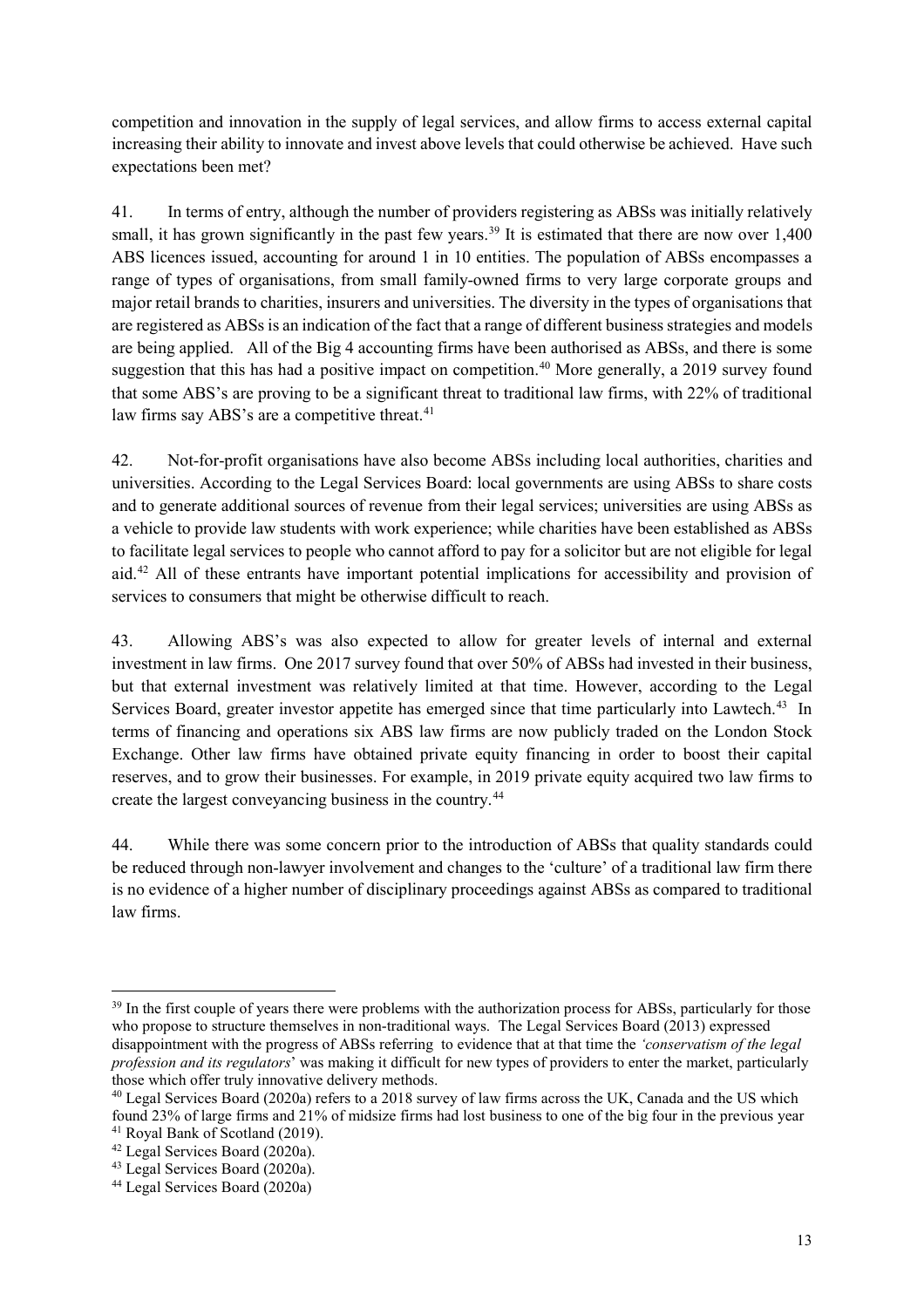45. Finally, there is evidence that ABSs are more innovative than other regulated legal services organisations in terms of both managerial and organisational changes A 2015 study found that ABSs were at that time 13-15% more likely to introduce new legal services than other law firms.<sup>[45](#page-13-0)</sup> This trend appears to have intensified with a 2020 study finding that ABS were significantly more likely to have introduced service innovation (38%) compared to non-ABS firms (25%).

#### *Effects of the shift in regulatory strategy towards principles and outcomes*

46. Recall from the above that the shift in regulatory approach towards a principles-based, outcomes focussed, approach started in 2011 and was adapted and refined in 2019. Taken together these changes were expected to reduce the compliance burden on legal service providers, enhance consumer and public understanding of regulatory protections and allow regulation to keep in step with wider market changes, in particular the increasing diversity of business structures in which legal services are being provided. Ten years on, have these expectations been met?

47. In the first period of reforms (prior to the changes introduced in 2019), there was a perception that the shift in regulatory approach was a *process*that required a shift in the culture of both the regulator and the regulated community. The overall aim was to encourage solicitors to incorporate the objectives into their thinking, such that issues like integrity and their client's best interests are front of mind. The shift in approach was seen as particularly important given the emergence of alternative business structures and innovation in how legal services are provided. In particular, there was a concern that the traditional prescriptive approach would not capture the diversity of business models that emerge, and may, in fact, frustrate product and service innovations.

48. However, in this first period there was a concern that some solicitors were interpreting the nonbinding Indicative Behaviours as rules, and therefore not taking advantage of the flexibility associated with the shift in approach. This, was in part, attributed to the culture of some solicitors, whose education and training emphasise compliance with rules. There was also a concern that the flexibility of the approach might have led to over-compliance by some firms and entities – particularly smaller enterprises. In its 2016 review of the sector, the CMA noted that the code was '*long, confusing and complicated*' and that it is still '*detailed and prescriptive and retains a strong focus on traditional models of legal practice*.'[46](#page-13-1) It also supported the proposal to remove Indicative Behaviours given that some stakeholders found them confusing and/or interpreted them as rigid requirements.

49. The changes introduced to address these issues in 2019 have only been in place for a short (and unusual) period, and it is therefore too early to assess the impact of the changes. However, in its submission to the CMA's 2020 review, the Law Society observed that Covid-19 had "*tested the new regulations to some extent, and has shown, that the new regulatory framework for solicitors provides sufficient flexibility to adapt to novel situations whilst protecting the public, facilitating regulatory oversight and compliance, and allowing innovation.*"<sup>47</sup> Other submissions noted that the changes "*created a real focus on reducing regulation, focusing on principles and trying to promote competition and support reduced pricing through lower regulatory costs*." [48](#page-13-3)

<span id="page-13-0"></span> <sup>45</sup> Roper, Love, Rieger and Bourke (2015).

<span id="page-13-1"></span><sup>46</sup> Competition and Markets Authority (2016).

<span id="page-13-2"></span><sup>&</sup>lt;sup>47</sup> The Law Society (2020).

<span id="page-13-3"></span><sup>48</sup> Association of Consumer Support Organisations (2020).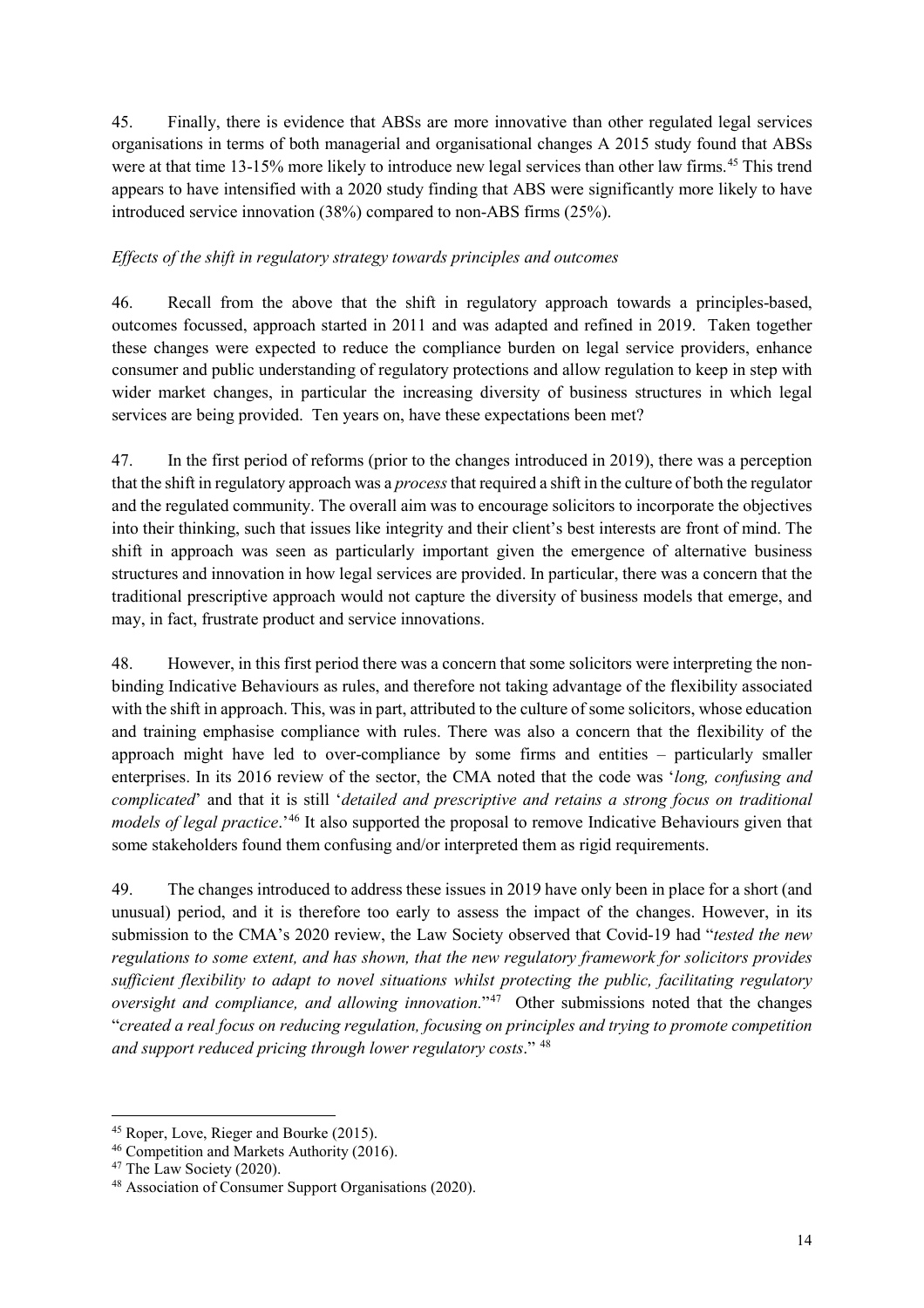## *Effects of greater flexibility in how solicitors provide legal services to the public*

50. The ability for solicitors to practise more flexibly – either as freelancers or in unauthorised providers – was expected to expand choice for consumers by allowing them to access the services of a solicitor in different ways and provide more flexibility to solicitors in how they work and facilitate innovation and new methods of service delivery. At the same time, there were concerns that the changes would reduce consumer protection, and that consumers may fail to understand relevant distinctions between different types of providers.

51. These changes have only been in place since 2019, and it is too early to assess the full impact of these changes. That said, a number of recent reviews and reports have discussed the impacts of the changes.

52. In its 2020 review of the market, the CMA observed that some stakeholders told them that the ability for organisations other than authorised law firms to employ solicitors is a benefit given that the title of 'solicitor' is an important brand for legal services in the UK; that the entry and expansion of new legal services firms had partly been as a result of these reforms; and that no evidence of consumer protection concerns were raised in responses it received in relation to allowing solicitors to practise in unauthorised firms.<sup>[49](#page-14-0)</sup> It also noted signs that the unauthorised sector has continued to grow through developments in lawtech and will continue to do so in the future, potentially accelerated by the trend towards greater remote service provision driven by COVID-19. Overall, the CMA concluded that *"[W]hile it may be too early to evaluate the full impact of this change, we consider that these early signs are positive*."

53. In relation to the specific reforms to allow solicitors to work as freelancers, the CMA referred to evidence from the Law Society that there has been an increased interest from the profession in working as freelance solicitors and as consultants. The CMA considered this to allow for greater operational flexibility for solicitors and potentially provide lower cost options to consumers. However, the CMA noted a 'regulatory gap' that created consumer protection risks for users of unauthorised providers which, in its view, is likely to become more urgent over time. It recommended that a mandatory public register of unauthorised providers for certain legal services be established, and that rules be introduced which mandated that these providers offer redress options for consumers.

54. In its response to the CMA study, the Law Society noted that it was too early to assess the full effect of the change to allow solicitors to practise in unauthorised firms, but that in the long-term it might lower operational cost for business, potentially leading to more competition in the market, which could drive costs down for consumers. As regards the introduction of the freelance model, the Law Society noted that it had received a lot of enquiries mainly from sole practitioners, consultants attached to law firms, and semi-retired solicitors, looking to switch to freelancing in order to reduce their insurance cost.

55. In its 2020 assessment of the legal services market, the Legal Services Board (LSB) observed that while the unauthorised sector remained small, there were examples where new entrants had successfully used technology to serve large numbers of consumers. According to the LSB most entry was happening in high volume, low-value areas such as will-writing, employment and divorce related services. However, the LSB noted that the solicitor and barrister 'brands' have an immense influence

<span id="page-14-0"></span> <sup>49</sup> Competition and Markets Authority (2020).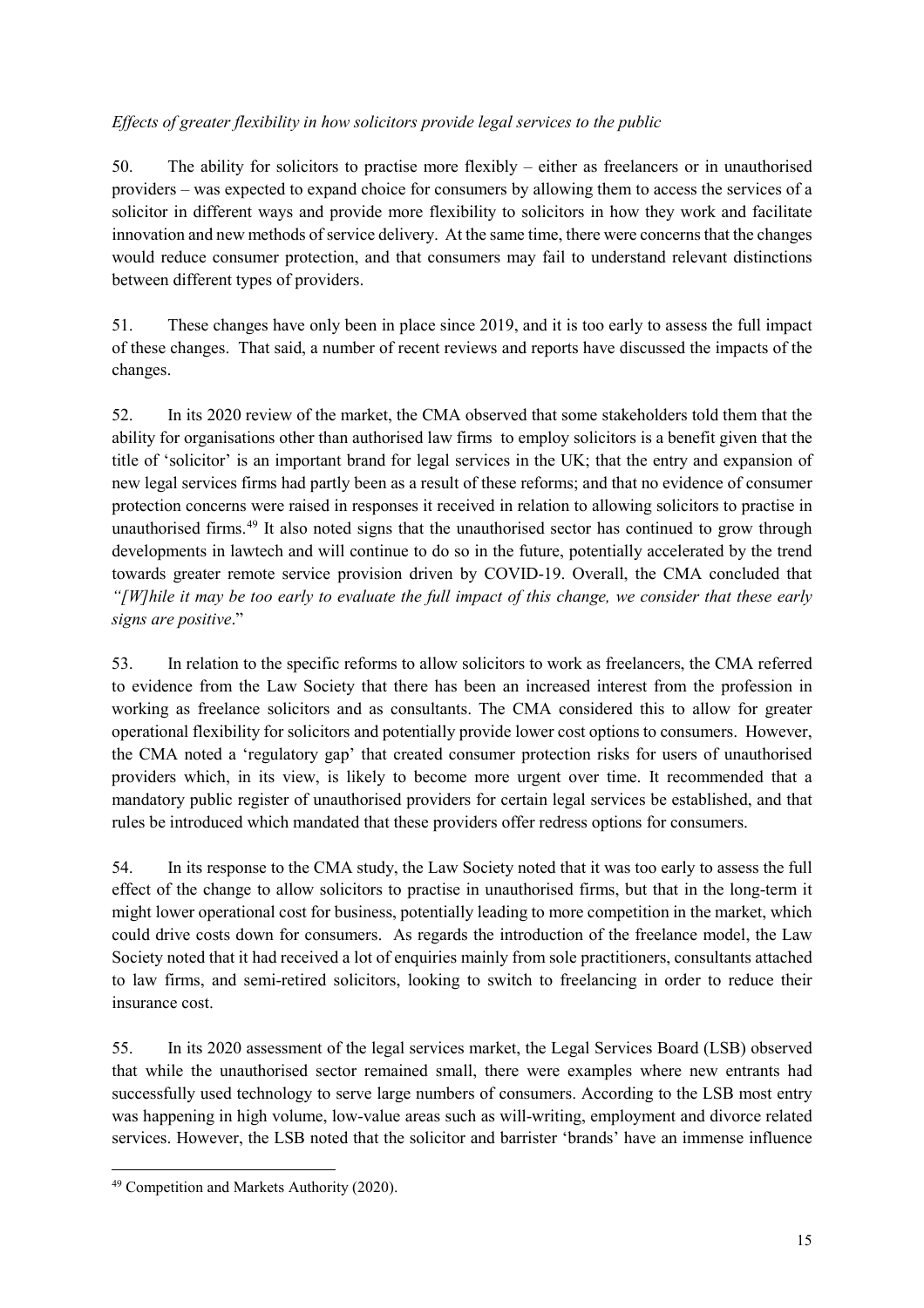on consumer choice which make it difficult for alternative providers to make deep inroads. The LSB referred to research that suggests that unregulated providers tend to be more innovative and cheaper, which it considered to provide significant benefits given challenges around unmet legal need. However, the LSB also referred to survey evidence showing that consumers are more dissatisfied with the service they receive from unregulated providers. Looking ahead the LSB noted that Covid-19 could see unregulated providers grow in influence, and thus gaps in consumer protection widen. In sum, the LSB saw the issue as one of balancing competing tensions of protecting consumers, enabling innovation and increasing the affordability of legal services.

#### *A new regulatory architecture and a new independent oversight regulator*

56. As noted above the new regulatory architecture for legal services consciously and deliberately sought to evolve from the existing arrangements rather than starting from scratch. However, only a few years after the new arrangements were introduced, concerns were raised about the effectiveness of this decision

57. A 2013 review by the Ministry of Justice identified a number of problems. First, the wide range of objectives within the Legal Services Board's remit was seen to have created confusion as to how the different objectives should be balanced, particularly the objectives relating to competition and protecting the consumer interest.<sup>[50](#page-15-0)</sup> Second, there was an apparent consensus among the different regulatory bodies that things had not worked out as anticipated, with the new statutorily created regulatory oversight body, the Legal Services Board (LSB), being particularly critical of the new arrangements. The LSB submitted that the system of regulation - comprising over 10 frontline regulators, an oversight regulator and a statutory ombudsman - was *'over-engineered'* and *'exceptionally complex'*, did not satisfy the principles of 'good regulation', and that a new 'blueprint' was needed.<sup>51</sup> The LSB was also critical of what it considered to be a general resistance to the market liberalisation initiatives that had been introduced, which were seen by many in the sector as adding costs, rather than removing burdens. Of particular interest was the claim that the arrangements whereby the front-line regulatory bodies retained ties to the practitioner representative organisations had maintained *'a legacy of over-detailed rules and cultural biases'* in relation to issues such as controls over entry, and regulatory interference in matters which should have been left to commercial entities. The then Chairman of the LSB hypothesized that improvements would best be made by the establishment of a single regulator, created from scratch, and unrelated to any existing regulator (itself included) and given a new rulebook starting from a blank sheet of paper, with no requirement to 'passport in' (i.e.: automatically incorporate) old rules.

58. The two principal front-line regulatory bodies – the Solicitors Regulation Authority (SRA) and the Bar Standards Board (BSB) – were also critical of the regulatory framework in their submissions to the review.[52](#page-15-2) The Law Society – the representative body for solicitors –identified a number of problems

<span id="page-15-0"></span> <sup>50</sup> The Bar Standards Board (2013) for example noted the following: *"The LSB maintained for some time that the consumer interest was paramount among the regulatory objectives. More recently it has referred to the public interest as well. Either way the BSB is concerned that this is not the right way to approach the eight regulatory objectives when there is no statutory hierarchy among them. The BSB contends that all regulatory objectives need to be taken into account and held in balance."* 

<span id="page-15-1"></span>

<span id="page-15-2"></span> $52$  The Bars Standards Board (2013) noted that there was an incorrect balance under the regulatory arrangements between the role of the LSB, as oversight regulator, and the discretion of the front-line regulatory bodies. The Solicitors Regulation Authority (2013) submitted that the regulatory settlement provided by the Legal Services Act (2007) was imperfect, however, in its view, and despite significant flaws, the new regulatory system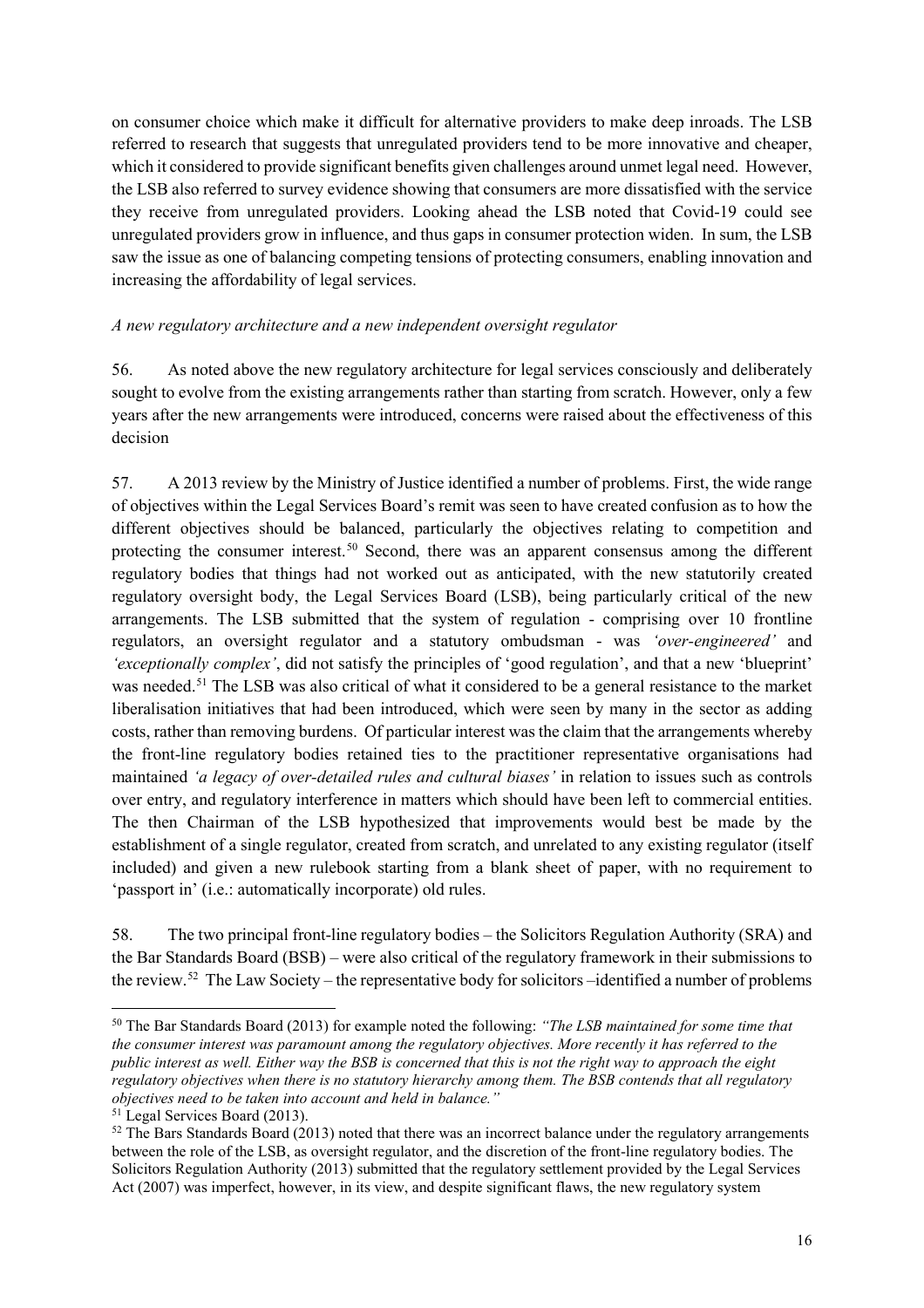with the new regulatory arrangements.<sup>[53](#page-16-0)</sup> One important observation made by the  $SRA$  – the frontline regulatory body for solicitors – was that, although the Legal Services Act 2007 required the separation between the representative and regulatory functions of the professional associations, in practice, this did not ensure full independence and that '*as long as regulatory bodies remain part of strong representative organisations, there will be additional cost and a lack of flexibility within the system.'*

59. In 2016, the Legal Services Board set out a vision for legal reform in the sector. This vision included replacing the eight regulatory objectives defined in the Act by one overarching objective: "*to safeguard the public interests by protecting customers and assuming legal services deliver outcomes in the interests of society as a whole*". In its view the existing objectives failed to offer a clear focus and there was risk of scope creep as they give too much latitude to regulators in justifying their decisions. A second recommendation was the complete separation of regulation from representative bodies. In its view only full separation would improve consumer confidence, and create the perception that their needs would not be overridden by professional or commercial interests. Finally, it recommended that a single regulator covering the whole sector be established, noting that, at that time, there were currently 15 organisations with a stake in regulation, employing 750 people at an annual cost of £70 million.

60. The Competition and Markets Authority (CMA) also considered the regulatory architecture in its 2016 and 2020 reviews. In its 2016 review it found that whilst the current system worked for the title-based model of regulation, it may not be sustainable in the long term. The main concern was that the title-based model was insufficiently flexible to apply proportionate, risk-based regulation which reflected differences across legal services areas and over time. It also noted that the complex regulatory structure, of multiple regulatory bodies overseen by the LSB, could lead to practical difficulties in coordinating regulatory changes, and that it had residual concerns about the independence of regulation from the representation of the legal professions. The CMA recommended that the Ministry of Justice conduct a review of the regulatory framework, which should among other things consider the case for extending redress to consumers using unauthorised providers and incorporate its planned review of regulatory independence.

61. In its 2020 assessment of the implementation of these proposals, the CMA found there had been little progress with these recommendations, noting that a review of the Legal Services Act 2007 (the Act) has not taken place and the Government had not undertaken its planned review of regulatory independence. However, it noted that the LSB had undertaken work on strengthening the Internal Governance Rules (IGRs) that seek to ensure an adequate split between the practitioner bodies' regulatory and representative functions.

 $\overline{a}$ 

functions better than the arrangements prior to 2007.

<span id="page-16-0"></span><sup>&</sup>lt;sup>53</sup> In particular, it submitted that the responsibilities and accountabilities for regulation and oversight are unclear; that regulation has become too detached from the profession and too expensive; and that the regulatory arrangements are perceived internationally to have compromised the independence of the legal profession, which, in its view, is impacting on the attractiveness and competitiveness of the legal services markets in England and Wales. See The Law Society (2013).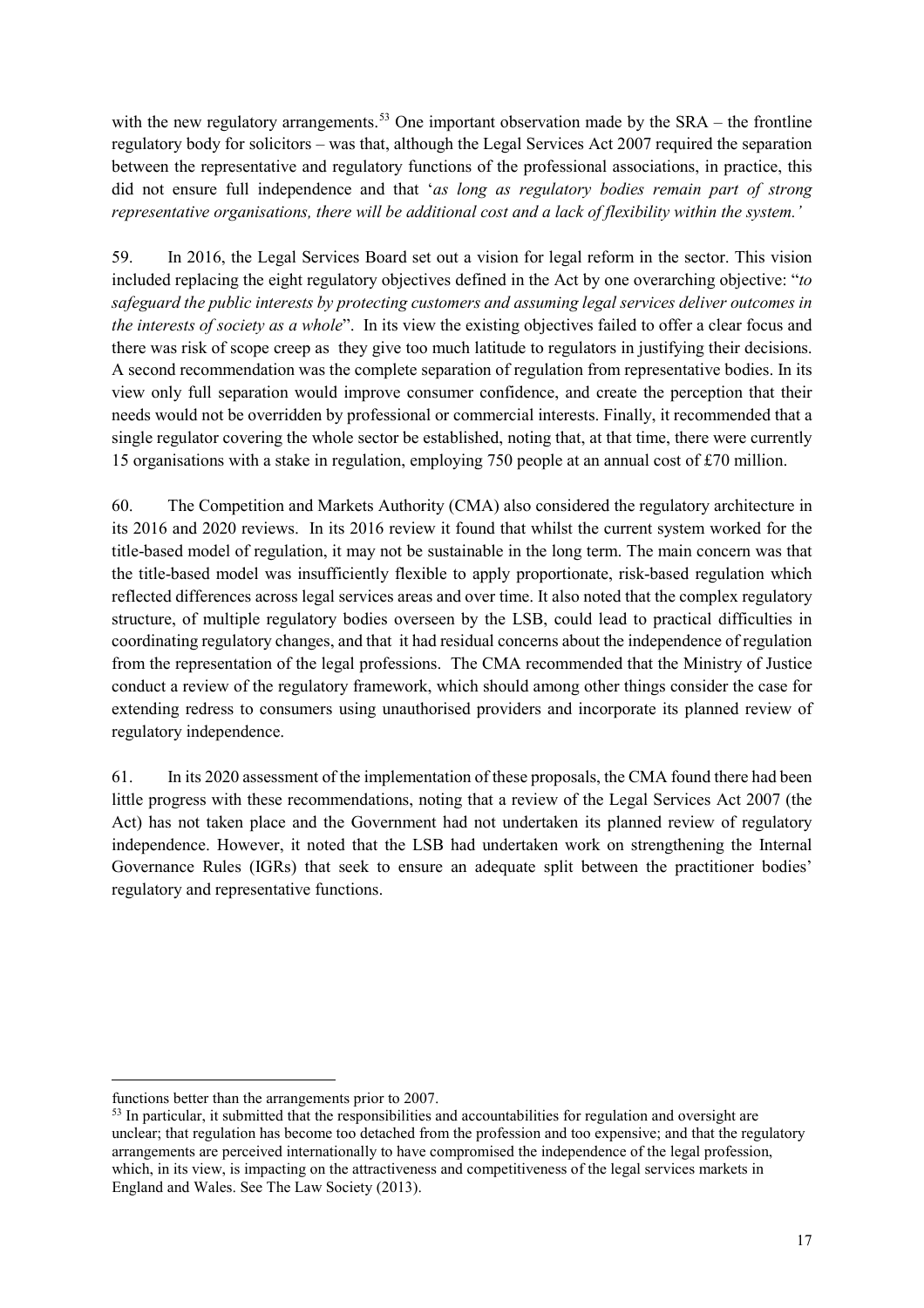#### **6. Reflections on the relevance to the OECD's PMR Indicators**

62. This final section draws upon the experience of the reform of legal services in England and Wales to offer some wider reflections that may be relevant to how the OECD collects information on professional services when compiling it Product Market Regulation Indicators. The nine reflections are as follows:

• 'Authorised' and 'unauthorised' providers, or individuals, often co-exist in professional services sectors, and thus act as competitive threat to one another.[54](#page-17-0) This means that if PMR Indicators only capture the rules that apply to regulated providers of services, it may miss trends in service provision by unauthorised providers/individuals who are not subject to the same rules. The experience of legal services described above shows that while the unauthorised sector in many professions may have been seen as a 'fringe' activity to date this could change in the future as a result of technological or market developments and increase the size and services offer of the unauthorised sector in some professions.

• Changes in rules governing the type of organisational forms in which professionals are permitted to provide services may be relevant for the PMR Indicators. As highlighted above, recent changes in England and Wales have removed restrictions on the ability of solicitors to practise as either freelancers or in unauthorised entities which has led to changes in the nature of the legal service market as well as differences in consumer protections according to the nature of the provider.

• Related to the above, the OECD PMR Indicators might capture the consumer protection rules related to specific professional services, and any differences in these based on the nature of the provider or form of delivery of the service. For example, whether consumers of a particular professional service are protected by sector-specific consumer protections over and above those provided in generic consumer and fair-trading laws. This is relevant not just for the impact on consumers but also on the ability of different providers to compete with one another (i.e.: in terms of asymmetric regulatory burden and costs).

• Separate conduct rules can sometimes apply to firms/entities and to individuals. This distinction has been relevant in the English and Welsh legal service reforms which allow professionals to practise in alternative (non-traditional) entities, where they are individually subject to specific rules, but the entity they work for is not. Recognition of this distinction in the PMR Indicators may be useful in settings where there is a desire to shift away from regulations anchored in traditional supply structures towards a more risk-based approach, where the rules focus on the risks to consumers of the specific professional service and not the title or type of entity that provides the service.

• The shift from a prescriptive, rules-based approach towards a more principles-based approach to regulation in the UK legal services sector is not unique, and can be seen in other professional sectors – such as financial services and accounting – and in other jurisdictions. Such an approach may be well suited to professions undergoing rapid change, because that it

<span id="page-17-0"></span><sup>&</sup>lt;sup>54</sup> This is consistent with academic work on how professions use knowledge to differentiate themselves from those outside the profession. See Friedson *(*1986) and Abbott *(*1988).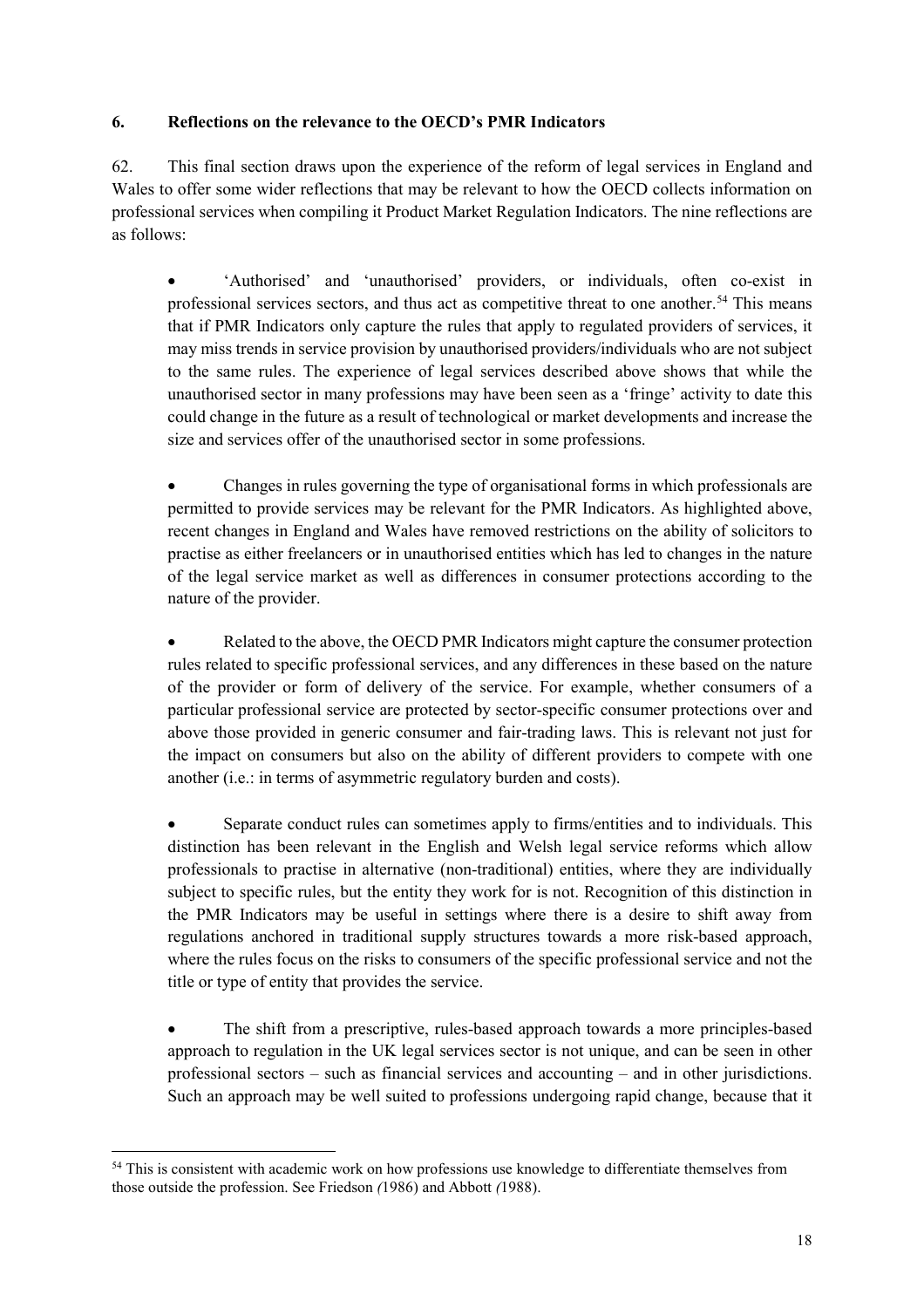can more easily accommodate new entry, business models and innovation.<sup>[55](#page-18-0)</sup> Capturing distinctions in 'regulatory strategy' for professional services across jurisdictions, and servicetypes may also be useful in the PMR Indicators.

Regulatory architecture – in particular the use of state regulation, professional selfregulation or a combination of the two has been a theme of the legal service reforms in England and Wales, and raised important issues around the division of professional organisations' representative and regulatory functions, governance, independence, as well as the efficiency and complexity of multiple regulators, each of which may be factors of relevance to the PMR Indicators.

• The public policy objectives of a profession may differ across different jurisdictions, and the experience in legal services has been one of difficulty agreeing such objectives. The PMR Indicators might usefully capture any regulated objectives for a sector (where they exist), such as whether these focus solely on professional integrity or broad concepts such as 'the public interest', or whether they also encompass objectives relating to competition, innovation and access to a service/affordability.

• Sector wide practices and rules about prices and quality can be critical to competition in professional service sectors; in some circumstances specific practices/rules can have restrictive effects on the supply of such services. While the current PMR Indicators do capture whether fees are regulated or not, the experience of England and Wales suggests that it may be useful to also understand whether there are specific rules/practices relating to fee structures and price transparency. Similarly, given the importance of quality in professional services, understanding more about the nature of any rules about quality standards (e.g.: specific rules about on-going professional development and training requirements) could be instructive.

• A final, more general, observation drawn from the experience of reform of legal services in England and Wales is that changes in culture and established practice can be critical to the effectiveness of regulatory reform efforts in the professions. This means that even where a regulator adopts a new approach, or removes a specific rule, this change will only be effective if the profession actively responds by changing behaviour or by taking advantage of new opportunities.

## **References**

- Abbott, A (1988). *The System of the Professions: An Essay on the Division of Expert Labour*(University of Chicago Press Chicago 1988)
- Association of Consumer Support Organisations (2020). 'Submission to the Competition and Markets Authority (CMA) call for input 'Review of legal services market study in England and Wales'. 30 September 2020.
- Bar Standards Board (2013). 'Bar Standards Board submission to Ministry of Justice Legal Services Review Call for Evidence'. 17 September 2013

<span id="page-18-0"></span><sup>&</sup>lt;sup>55</sup> See Decker (2018).